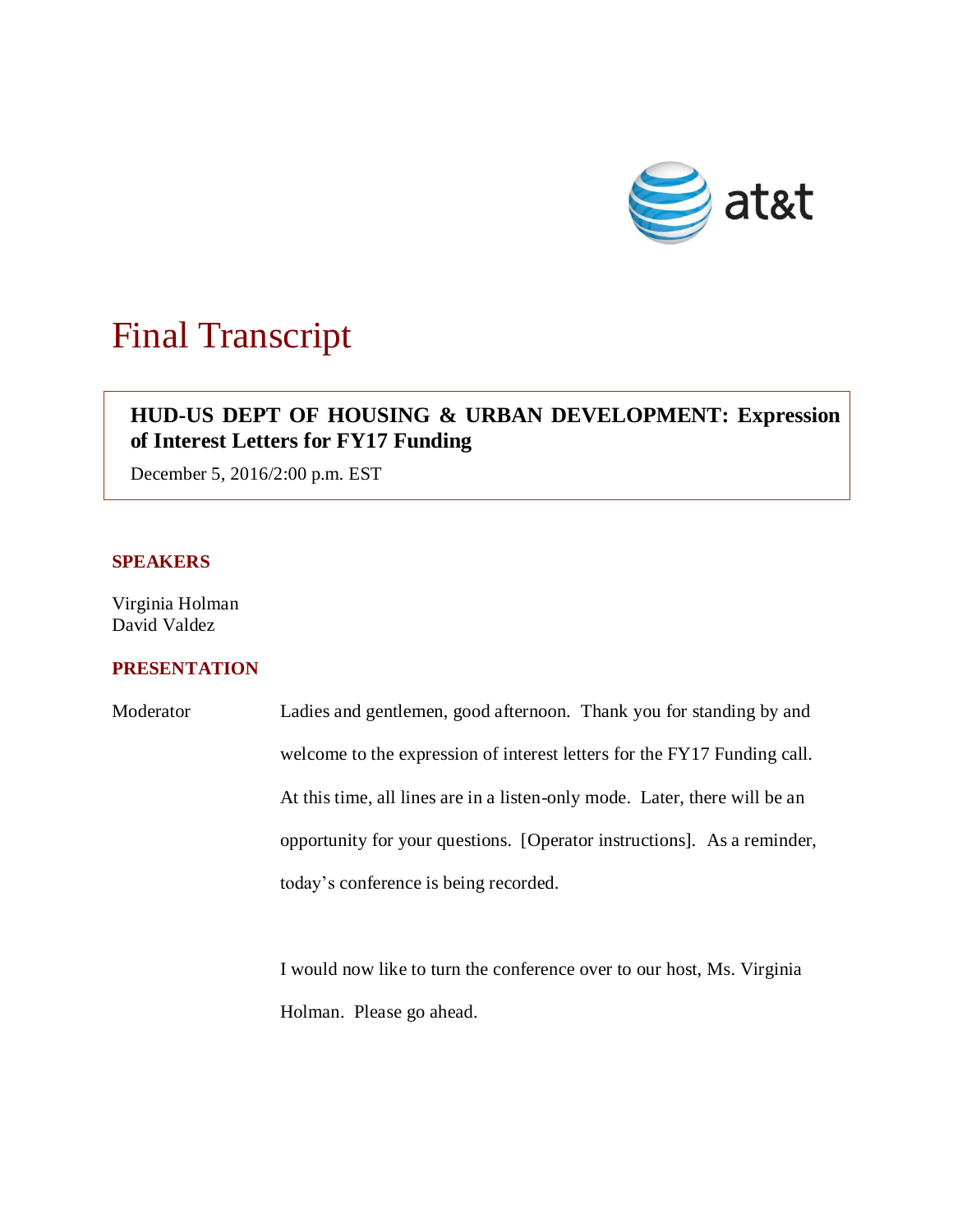Virginia Thank you, Tom, and welcome to today's call on expression of interest letters for FY17 funding. This is going to be a short but important call. For those who are logged into the webinar and don't understand why you're not getting audio, we do not use the voice-over system where you can hear through your computer so you would need to call the phone number.

> As the operator said, the audio is being recorded. The playback number along with the PowerPoint and a transcript will be available on the HUD exchange in our webinar section. That will usually be five to seven days before it is actually posted.

> The attendee lines, again, are muted. I did send out a handout around noon today which was the PowerPoint. It's also available in your control panel on the right-hand side of your screen, where you just need click on the document name and download it.

At the conclusion of the presentation, there will be a Q&A period. Again, the operator's going to tell you how to ask the questions or make your comments. Please don't use a speakerphone when you're doing that.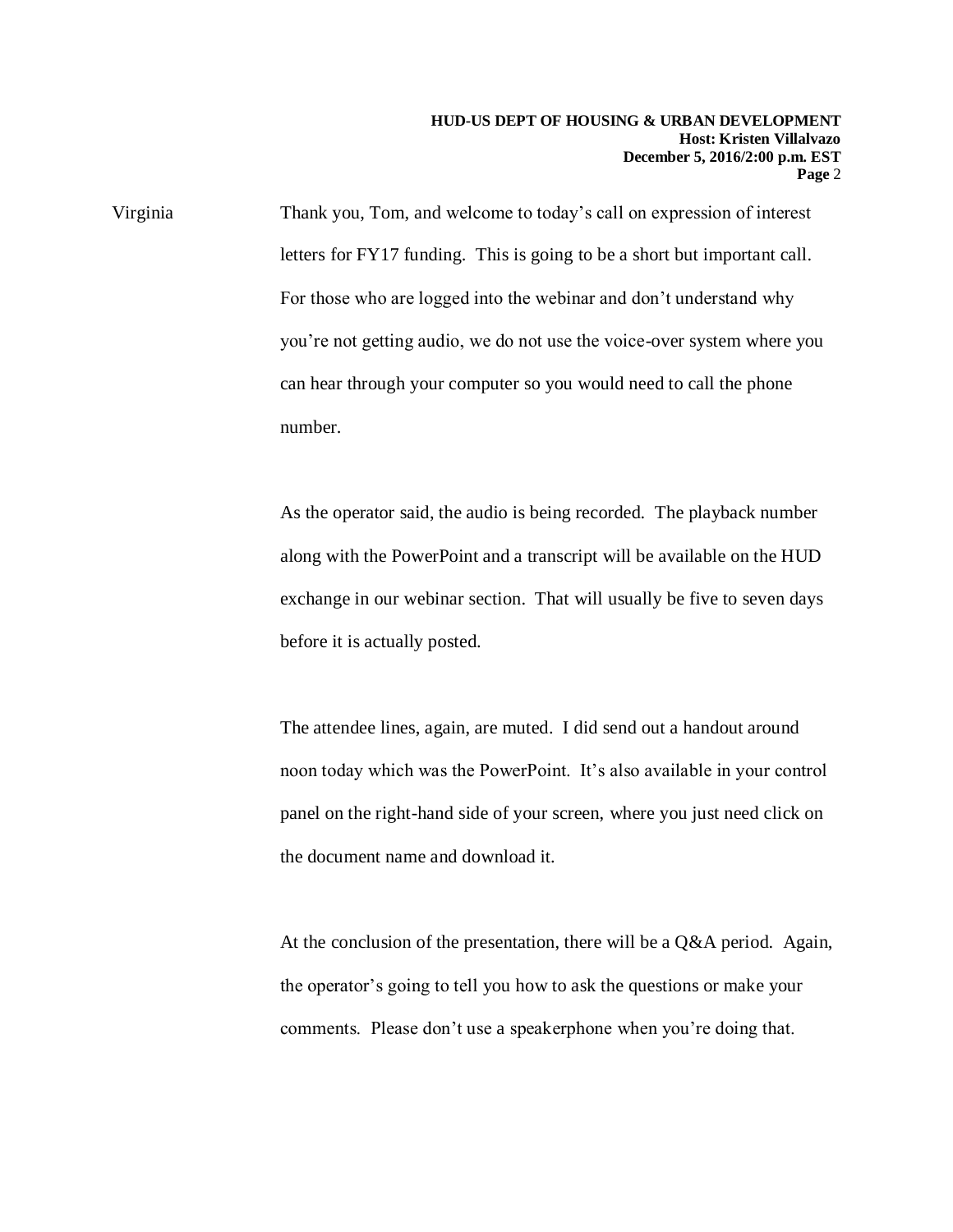There's another way for you to ask your question during the webinar. Again, the control panel on the right-hand side of your screen has a box called questions. If you just type in your question, we have people that are monitoring those, and we will make sure that they get answered. If you come up with questions after the call today, you can send that question to housing.counseling@hud.gov and just put expression of interest letter in the subject line so we get it to the right people.

Again, while your phones are muted by the AT&T operator, if something happenings and you're talking, make sure that you have muted them so that it's not a distraction.

There is going to be a brief survey at the end of the session, so please take a couple of minutes and answer it. Your responses are really important to us when we try to continue to improve our webinars and do the things that you want us to do.

You will also, within 24 to 48 hours, be getting an email from GoTo Webinar. It may also be from me, Virginia Holman. It's going to say, this is your certificate of training. There is no attachment. That email is in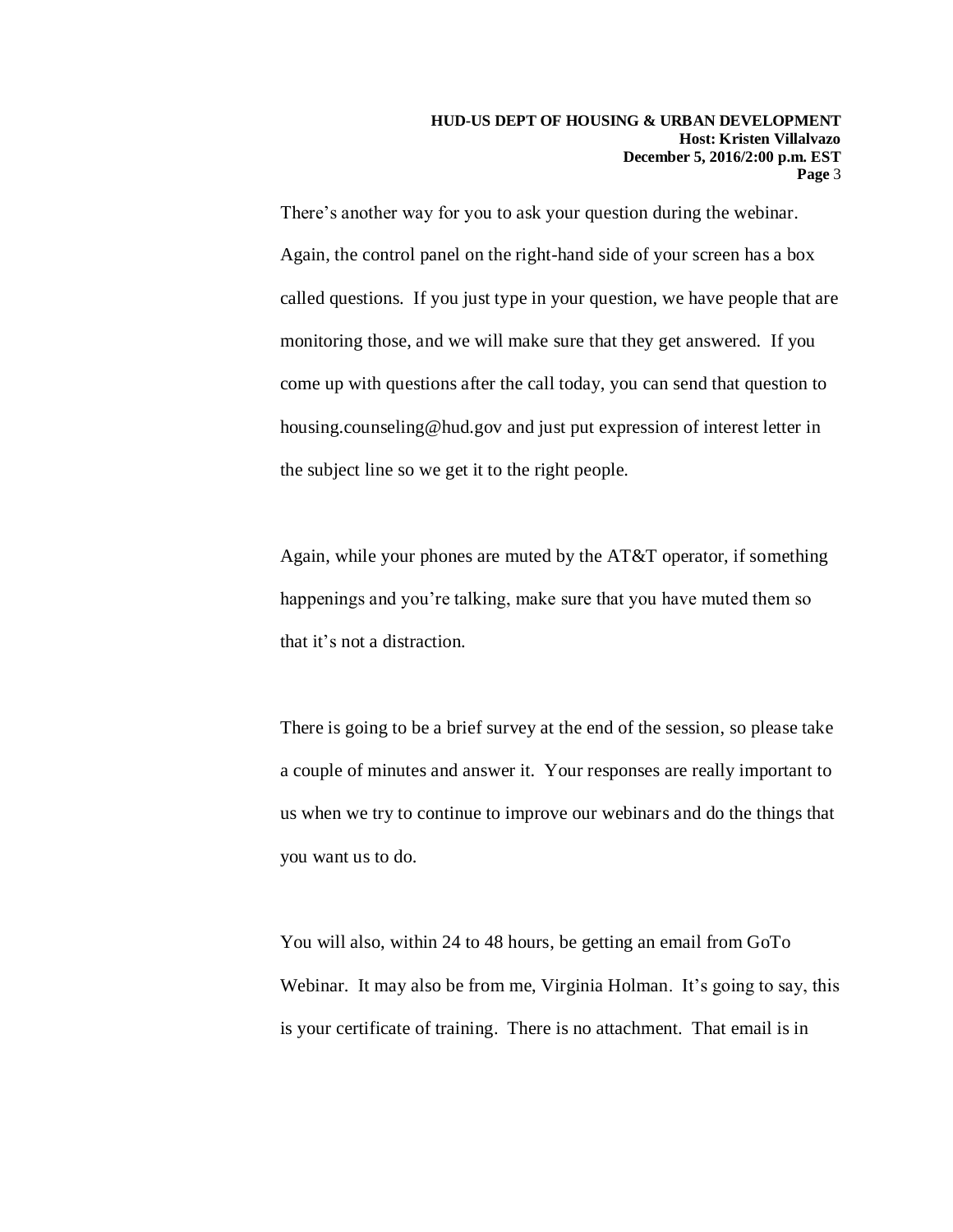fact your certificate, so you need to print it out and save it for your records.

And this point, I'm going to turn it over to our main speaker, David Valdez. David?

David Thank you, Virginia and welcome, everybody from a gloomy Houston, Texas. Right now, we're going to be talking about our expression of interest and this applies specifically to FY16 grantees. This is going to be a short training. We want to leave a lot of time at the end for questions. Again, as Virginia indicated, you can also ask questions along the way using the question box on your right-hand side.

> We'll jump right in. Today's agenda, we're going to be discussing the entities that are going to be required to complete the expression of interest, and you may hear me refer to this as the EOI. When I say EOI, I'm talking about expression of interest; this is just the acronym I'll be using.

We're going to discuss the logistics of completing and returning the EOI letters for '16 grantees. We're also going to talk about upcoming communications. They're going to be distributed to the larger housing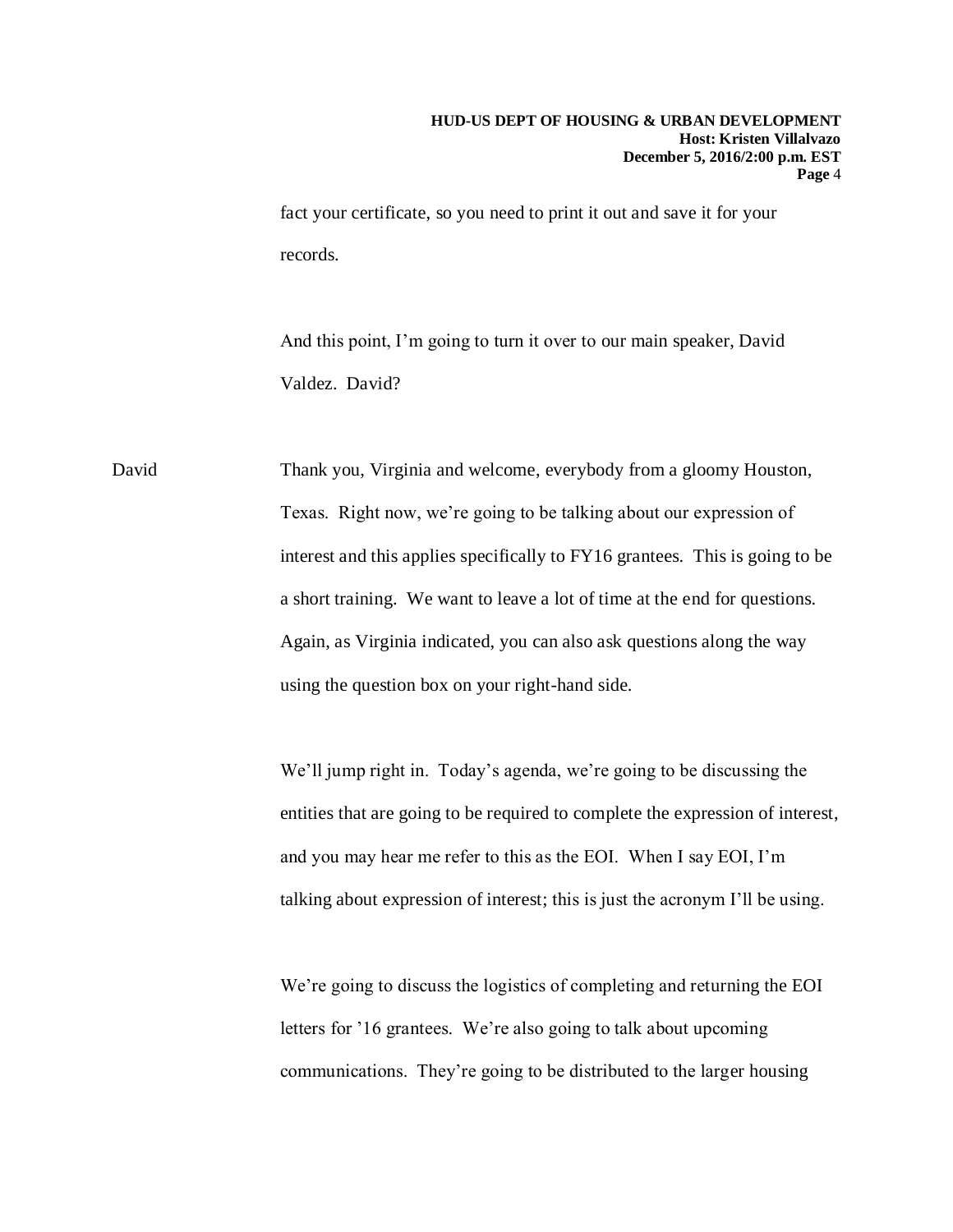counseling industry, and of course at the end, we're going to take questions.

A bit of background. As you know, Office of Housing Counseling has moved to a two year NOFA which authorizes HUD to do two different things. One is to award both the '16 and '17 funds on the basis of a single competition which was the competition that you competed in last year, and this just means that this year you don't have to go through the competitive process again through the application at grants.gov and so forth.

It also gives us the authority to issue a supplemental NOFA should appropriations become available, and those would be for fiscal year 2017. The '16-'17 training grant NOFA also authorizes HUD to do the same thing essentially to award both '16 and '17 funds based on that single competition. However, unlike the non-training grant, this doesn't involve the possibility of a supplemental [audio disruption].

Okay, you may be asking initially, who's going to receive these expression of interest letters. Short answer is that all FY16 grantees are going to be receiving expression of interest letters. If you competed in the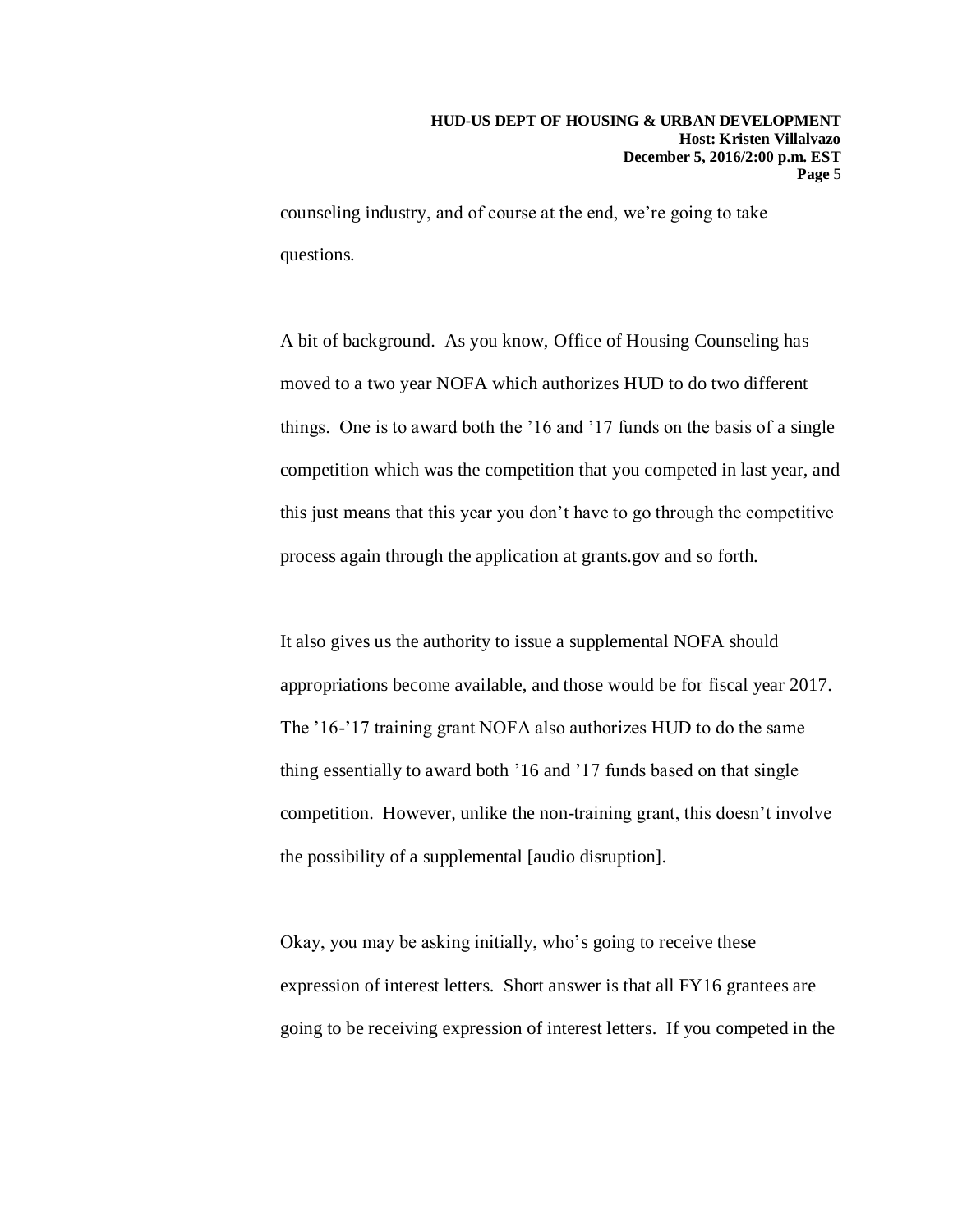last year's NOFA and you were awarded FY16 funds, you should expect to receive an expression of interest letter.

So, within the next couple of days, OHC is going to be mailing expression of interest letters from our housing.counseling email address to all FY16 grantees. This is important that just for you to know that subgrantees are not part of the recipient list. They will not be receiving an expression of interest letter, nor are they required to return an expression of interest letter. These are for direct FY16 grantees.

What can you expect out of the expression of interest letter, what's it going to look like? Essentially, all we're going to be doing in this one page letter is, we're going to explain our plans for fiscal year '17 funding, much of which I'll go through during this presentation. We're also going to ask FY16 grantees to select yes or no to assess their interest in receiving FY17 funds.

It's important that during this process that agencies take an honest look at their program and if they're able to spend down the funds for FY17 should they take them. If you do not believe that your agency is in the position to expend FY17 funds, even though you're an FY16 grantee, please indicate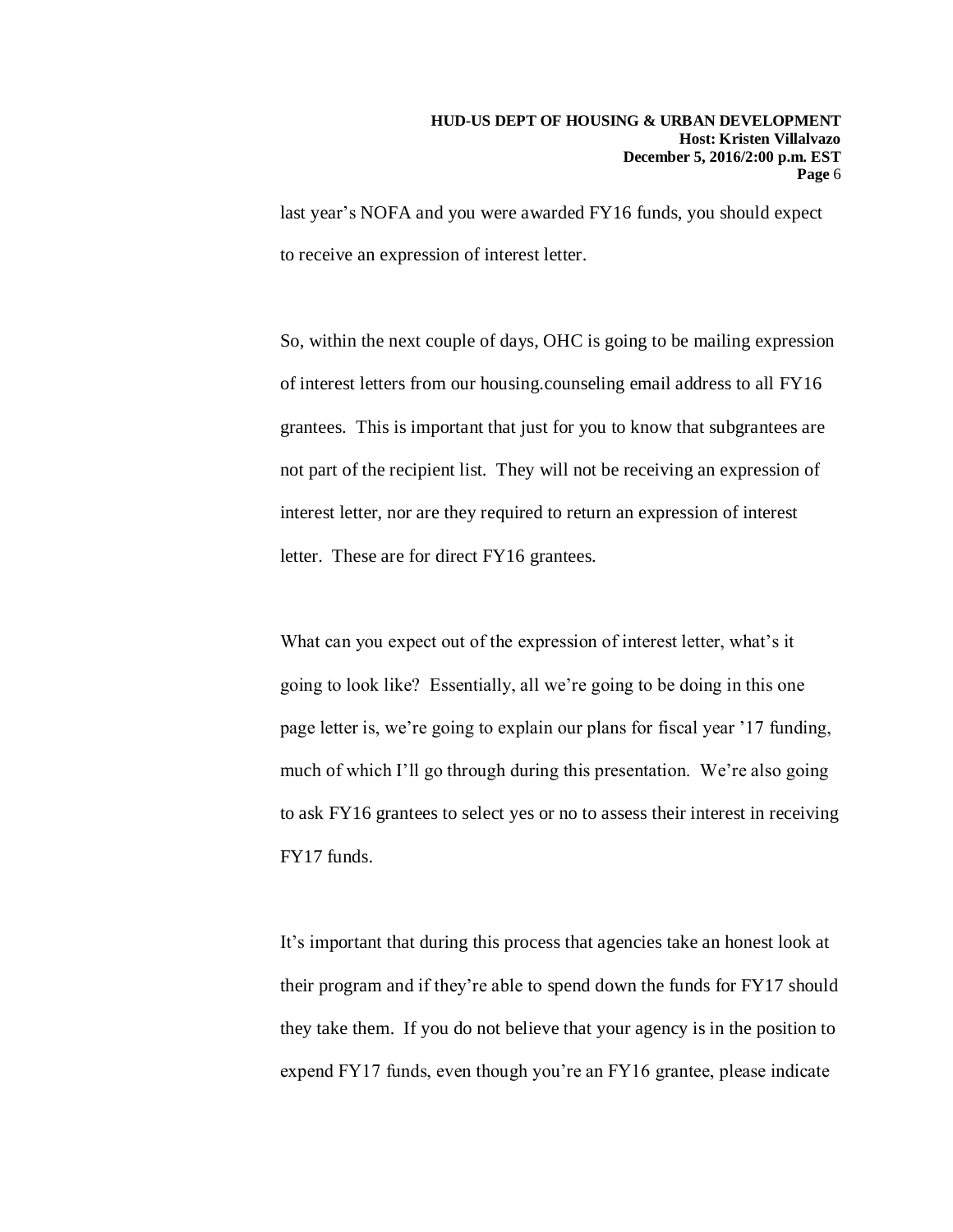no. We would like to know in advance. It helps everyone at the end to know up front whether or not you're able to accept these funds and actually expend them.

The due date is going to be seven days from the date that the expression of interest letter is issued. After we distribute these letters, within a few days, we're going to also send a follow-up blast email. You can expect if you're an FY16 grantee to receive an expression of interest letter, and then several days later, you will be receiving a general blast email that's going to be sent to our entire industry LISTSERV.

In that email communication, we're just going to be communicating similar information and letting them know what's going on with our FY16 grantees and the whole expression of interest process. Of course, this is all subject to the availability of appropriations. I think that's very important to stress here. You may continue to see this underlined, highlighted, and bolded. Our plans are to issue the majority of fiscal year 2017 funds to FY16 grantees.

Now, there are two elements involved here that HUD will assess when distributing those FY17 funds. First, the first part of this process is us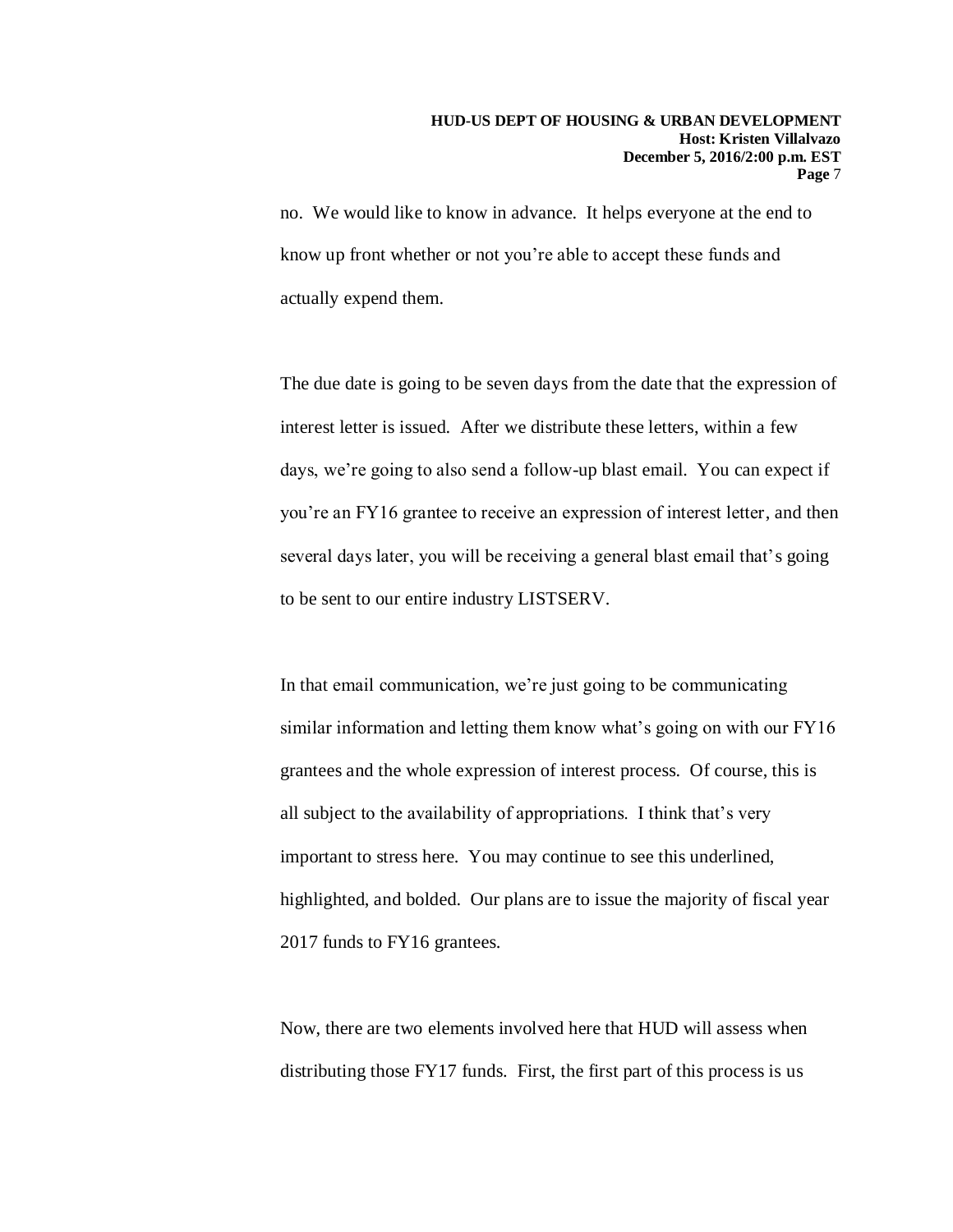assessing your interest in receiving FY17 funds, and we're doing that through the instrument of the expression of interest letter. When we send this out to you and you respond either yes or no, we then take that information and in the background while we're waiting for you to return those letters, we will be assessing ongoing eligibility. I'll explain a little bit later in this presentation what exactly we'll be looking at to assess eligibility during a technical review.

Just generally, it's important to know that this second year of the NOFA, the '17 portion of it is still governed by the fiscal year 2016 general section of the NOFA and the program NOFA. You can always look back to that as guidance. I've outlined here the section which is 1C1 of the NOFA and then its corresponding section in the training NOFA.

Here we say that, subject to the availability of appropriations, our plan to distribute FY17 funds to '16 grantees is to do the following, which is we'll duplicate the 2016 funding formula. Whatever score you received in '16, we'll use that application data and those scores to plug into our funding formula that we used in 2016, and for those 2016 grantees that expressed an interest and said yes, and remained eligible and passed our technical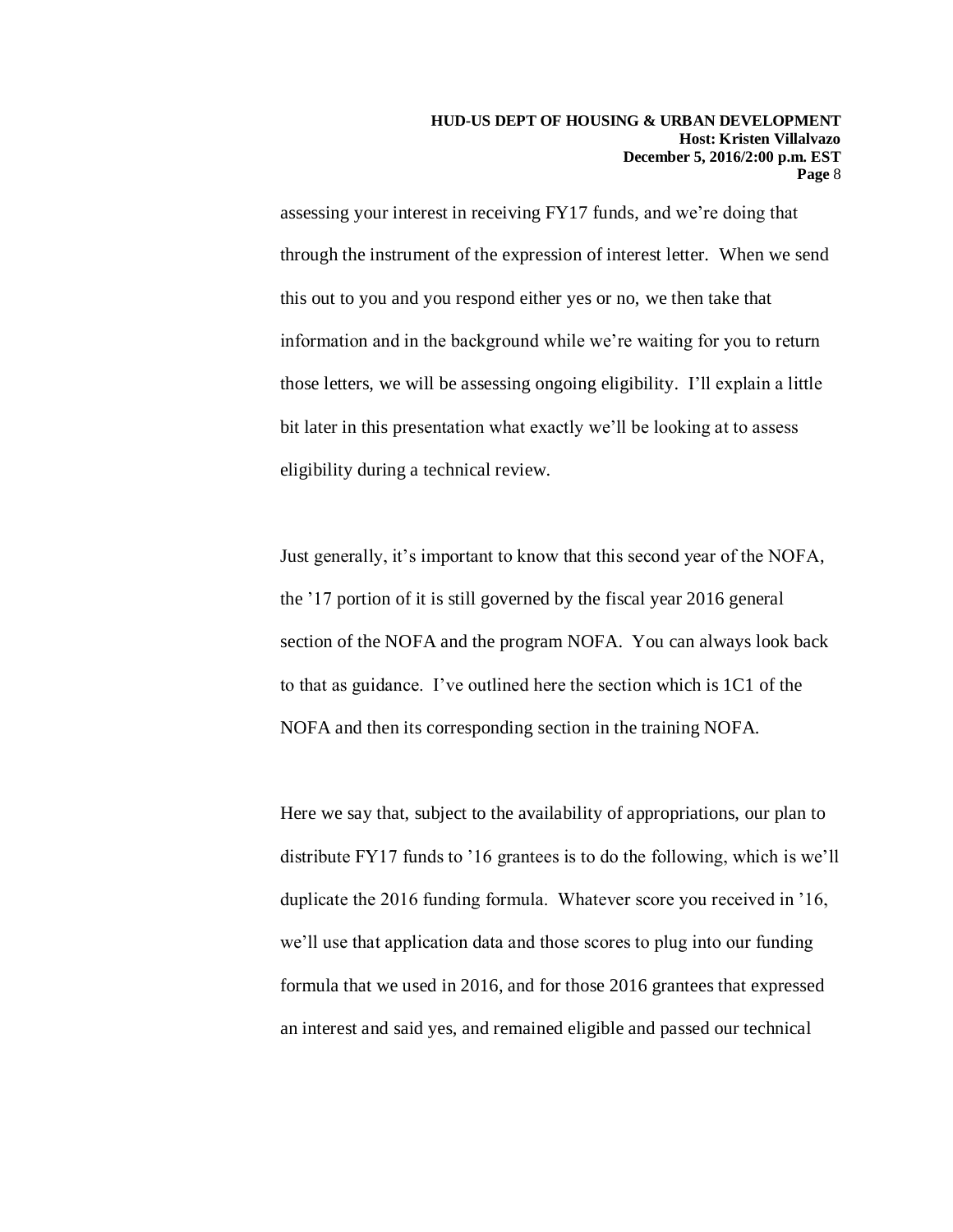review, they will receive funding subject to the availability of appropriations.

Because of the unique nature of the appropriations process and the continuing resolutions that have been passed, our 2017 funding could be awarded in multiple stages, just as the appropriations become available. Our intent is to get them out to you as quickly as possible. You may see several rounds of funding, and we're going to do our best to structure these multiple rounds in a manner that really reduces administrative burden on your end. That's very important for us.

As I mentioned before, let's talk a little bit more about the expression of interest letter. It's going to be sent from the housing.counseling@hud.gov web box. Now, for the training grantees, it's going to be different. There are four training grantees, and your letters are going to come from the actual POCs, who should also get the responses. You're going to respond to them directly. Your letter will be a little bit different with different instructions but the gist is that most of the—so the 234 grantees, the fiscal year '16 grantees are going to be receiving this letter from our housing.counseling@hud.gov box. The other four training grantees are going to get it from your HUD POC.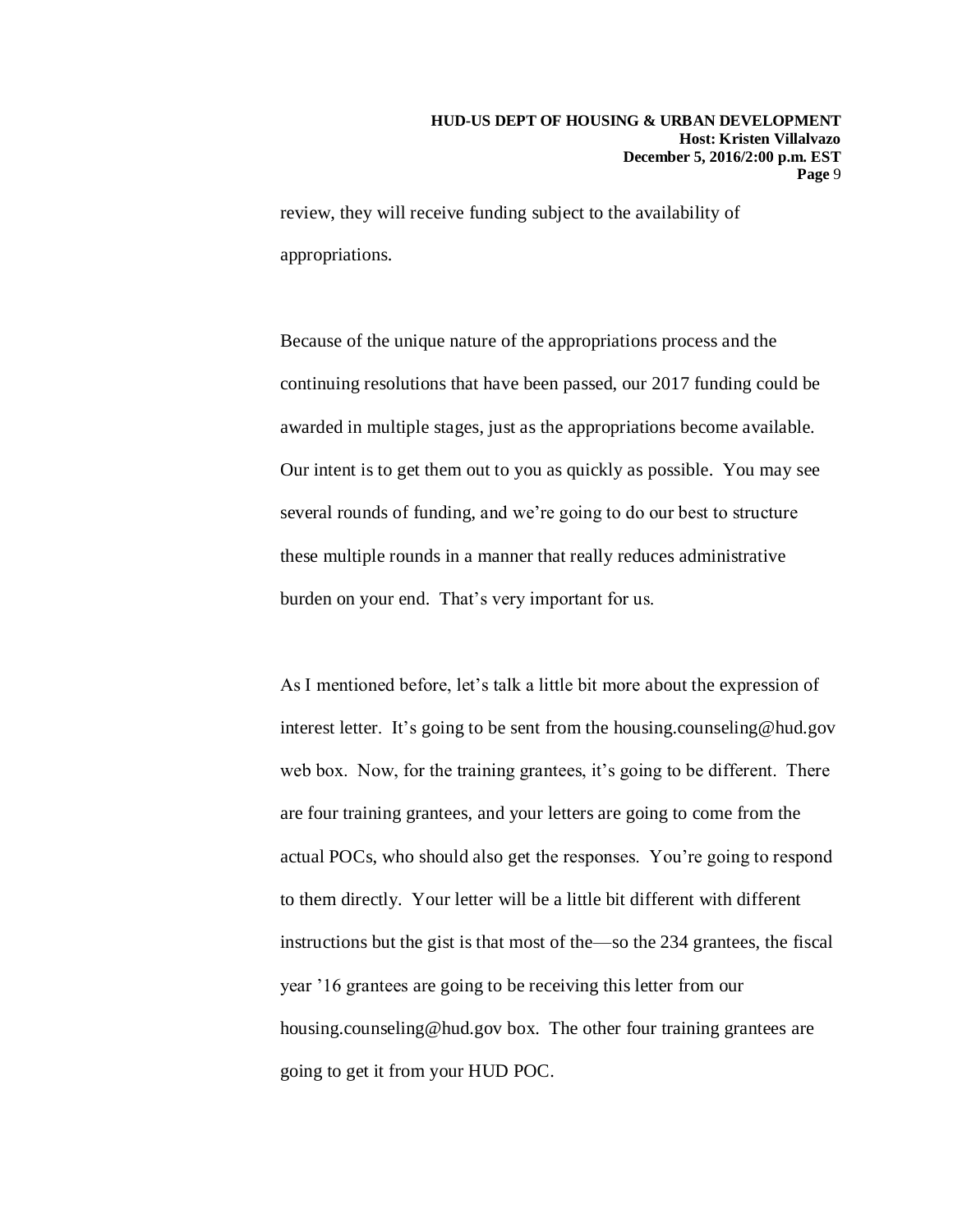Just in terms of how we obtain the emails that we're going to be sending them to, we use the agency profile, HCS agency profile emails. There are three slots for emails, and so we extracted that data. It's important to know that because you have the ability to enter up to three different emails in the HCS agency profile system, you may receive more than one expression of interest email.

For instance, your executive director may receive one, then your director of housing counseling may receive one, and then your more general email box mail may also receive one. The instructions are for your executive director to return the expression of interest to us. You only need to complete one expression of interest letter, no matter if you receive more than one.

Executive directors will be sending their responses to housing.counseling@hug.gov, and please cc your HUD POC. You're also going to receive a second email that I described earlier which is addressed to the larger industry. That's going to come after, and what it will tell you is if you haven't received your letter yet, you should reach out to your HUD POC. That's important as well.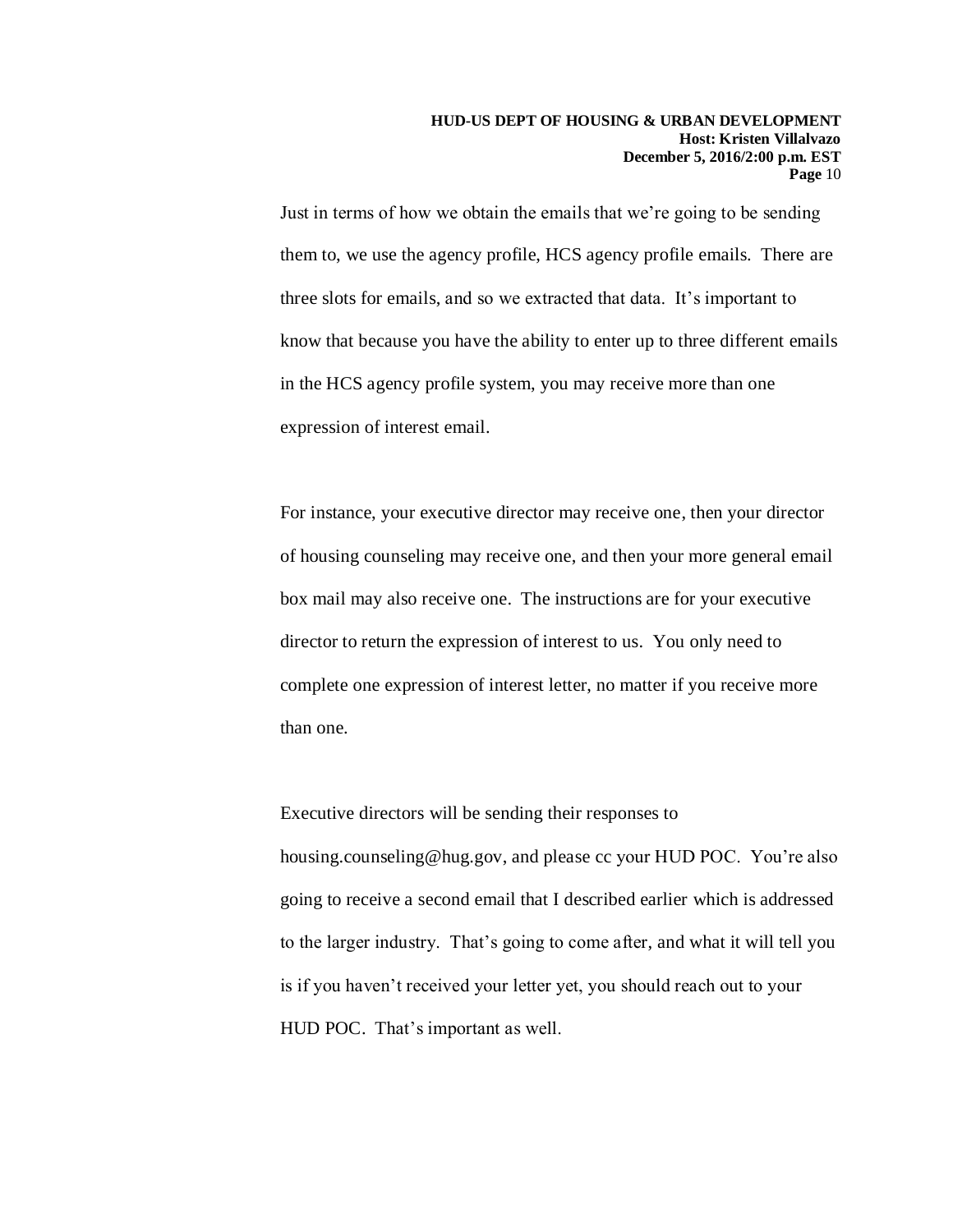If you get that second email to the larger industry, and you have not received your expression of interest letter, you need to reach out to your HUD POC to make sure we get one to you.

Just to give you a little bit of insight into what HUD's doing in the background as we wait for your letters to trickle back in, we're going to be conducting technical reviews of each of you, of each of the 2016 grantees. Again, this is part of determining eligibility, so part of that two-part test of interested and eligible. You're telling us if you're interested, we have to do the work to make sure you're still eligible.

What this entails is teams of Office of Housing Counseling employees breaking up into groups to verify that each of you are continuing to meet the threshold eligibility requirements, and those requirements are outlined in the FY16-17 program NOFA. Those would be things like we're going to be looking at your sam.gov registration. Is it current, are you registered?

We're also going to be looking into whether there have been any outstanding performance review findings and whether or not you've resolved those issues or are in the process of resolving those issues. Then,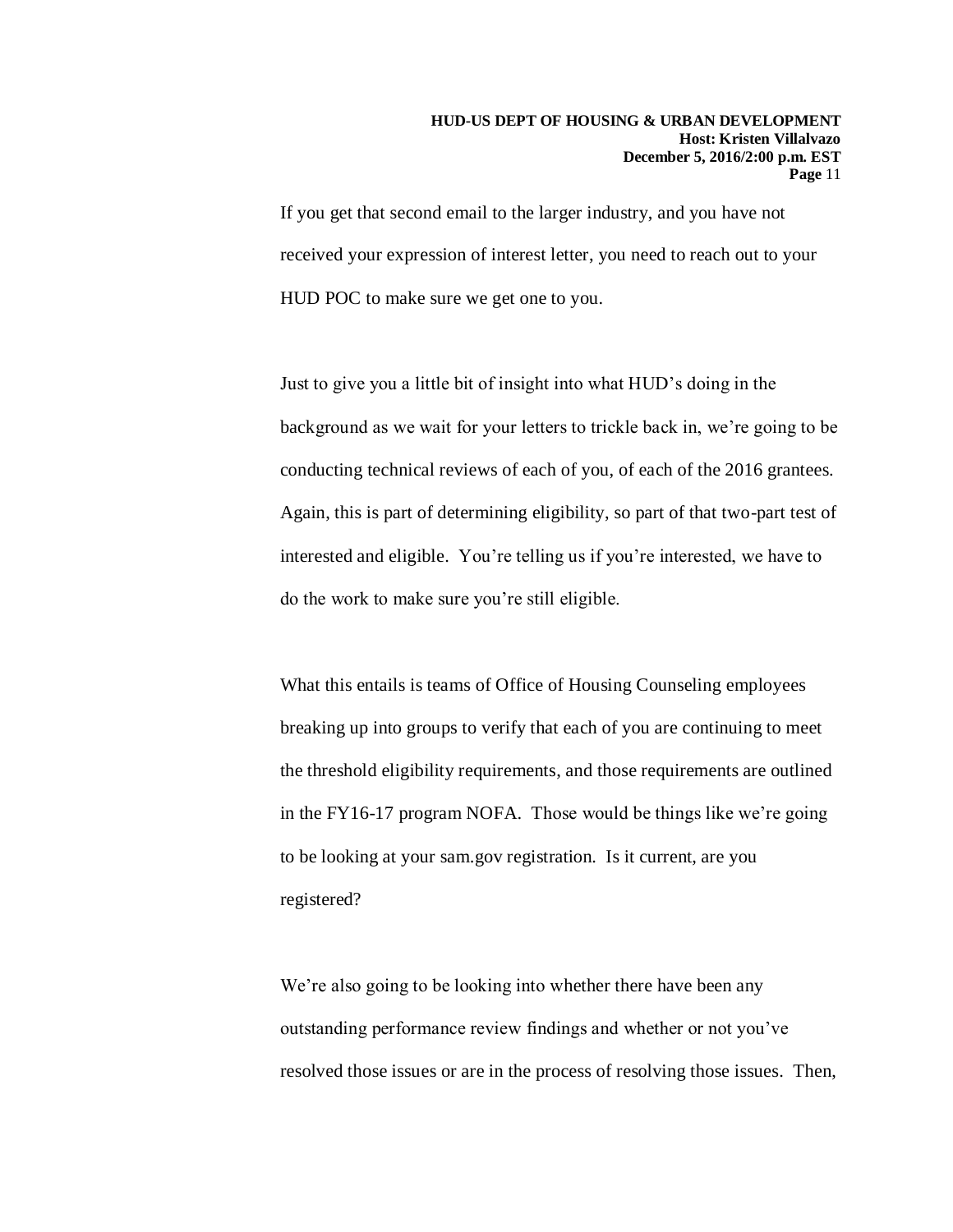in the general section, we also outline, we'll be also looking at the resolution of civil rights matters, whether or not that applies or not. If applicable, we'll be looking at whether there's any outstanding federal debts and debarments or suspensions.

What is your OHC POC's role in this process? For the most part, they're just there to serve as a resource. You can always reach out to your HUD POC and you should feel comfortable to reach out to them via email or a phone call if, particularly if you haven't received a letter before the industry email.

Again, if you receive that larger industry blast and you have not received an expression of interest letter, you need to reach out to your HUD POC, who will then reach out to the appropriate individual within the Office of Housing Counseling so that we can get that letter to you as soon as possible.

Your HUD POC, as usual, will serve as a useful guide on what your agency needs to do to respond. We'll be conducting internal training to let HUD POCs know how to respond to your questions and to just understand the process generally. As the deadline approaches, if you haven't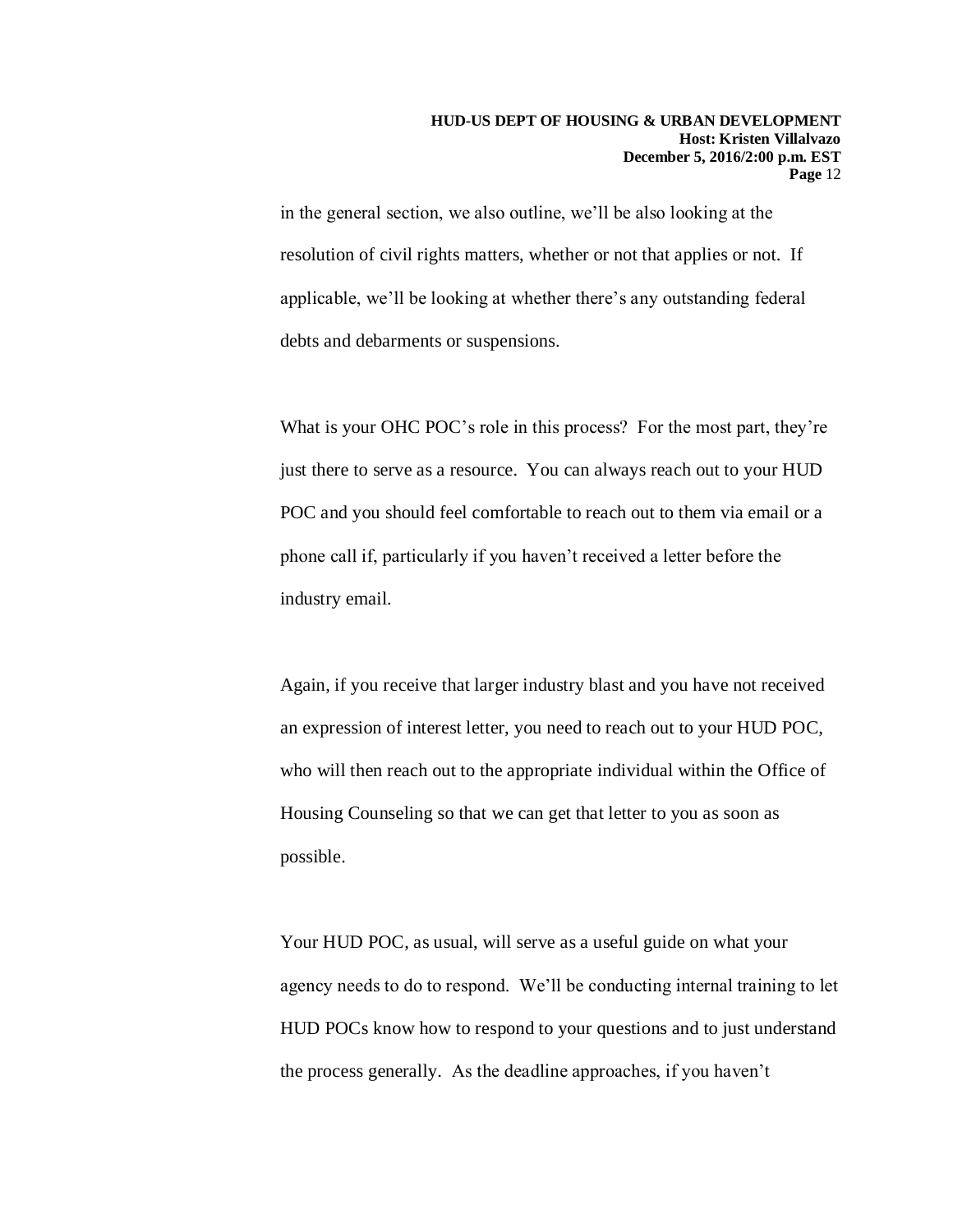responded yet, your HUD POC may also be sending you reminders, maybe making some phone calls on our behalf to inquire as to why we haven't heard back. Those are some of the things that you can expect out of your POC.

Finally, as I noted at the beginning, our '16-'17 NOFA authorized us to not only award '16 and '17 funds on the basis of a single competition, which is what we've been talking about, but it also allows us, contingent on appropriations, to award or to publish a supplemental NOFA.

This is something that HUD may do if we are given the budget authority to do so. If funds do become available, it's important, I think this is something that you should keep in mind as you answer yes or no on your expression of interest letter. It's important to note that if we do publish a supplemental NOFA, consistent with precedent, we would limit eligibility to housing counseling agencies that didn't receive funding under the '16- '17 NOFA.

Now, I'd like to open it up for any questions. Perhaps we have some that have come up on the chat box or we can also open the lines.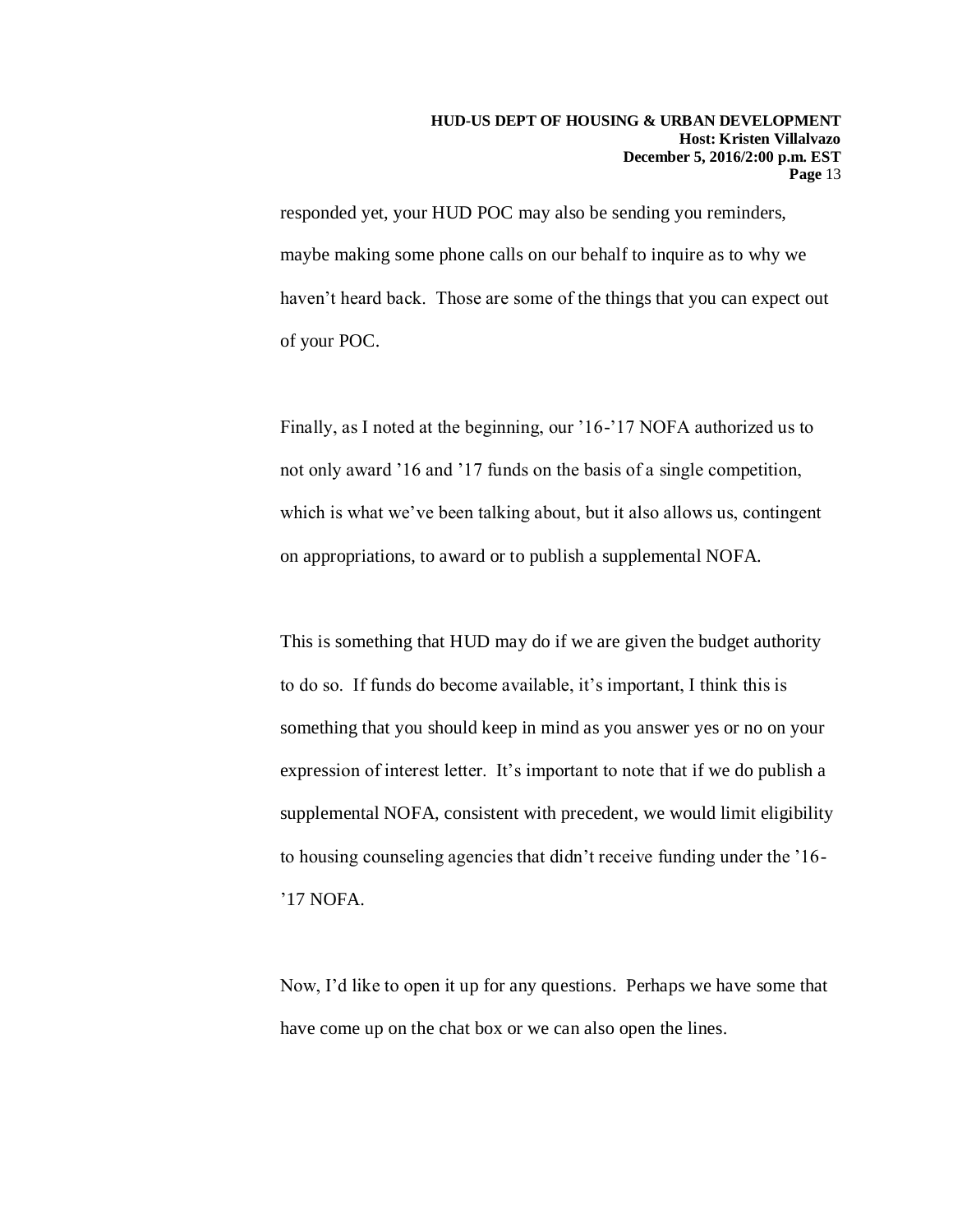Moderator Real good, thank you. [Operator instructions].

Virginia Okay, while we're waiting for that, David, we have one. Is there an estimated date when the letters will be emailed?

David Sure, so internally, we're just completing some technical processes including a mail merge. We expect to have those out by next week; that's our goal. That's when I think you can expect to see both the targeted 2016 grantee emails with the expression of interest letters and the more general blast in the following days.

Virginia Okay, and here's another. Our agency received its first designation as a HUD-approved housing counseling agency in June 2016. Is there no funding available for agencies like ours in 2017?

David That's a great question. That goes to the possibility of HUD publishing a supplemental NOFA and being consistent with precedent. I think if you look back on previous practice during the '14-'15, and the '15 supplemental that we published, that might be a useful guide to look at in terms of what we might do if we were given the opportunity to publish a supplemental NOFA.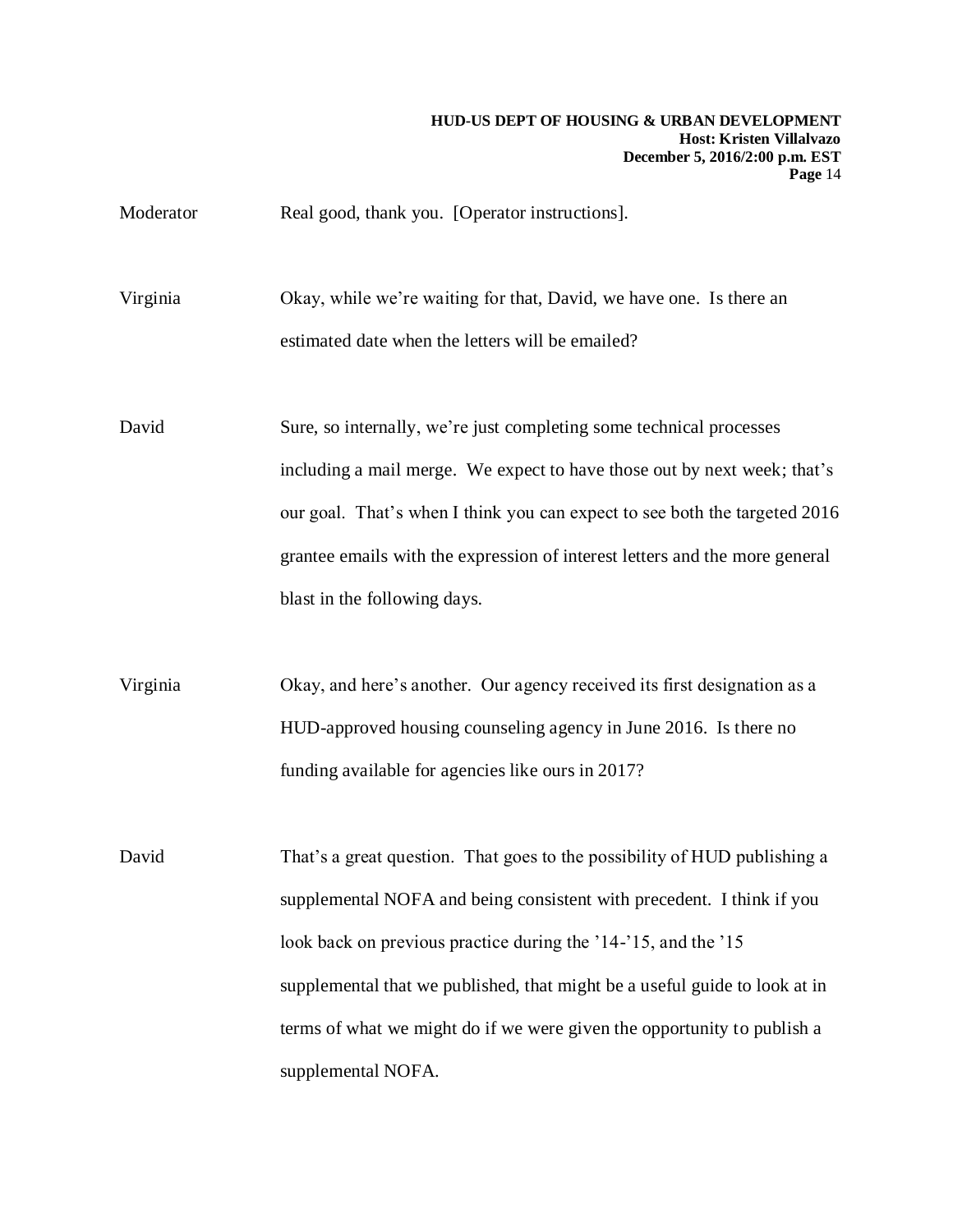In that NOFA, we limited eligibility to individuals or agencies who did not receive prior year funding from HUD. In that circumstance, if we were to keep the same rules and we were allowed to publish, subject to appropriations, it sounds like your agency might be a candidate to be an applicant.

Virginia Here's one, what do you mean by training grantees? I can answer that one. We have four national organizations that have been awarded grants to provide training on housing counseling nationally to housing counselors, La Raza, NeighborWorks, NCRC and RCAC. Those are trainings that are always posted on the LISTSERV that OHC hands out.

David I see another question about whether or not expression of interest responses are due back within seven business days or calendar days, and we're counting seven calendar days.

> There's another question with regard to—somebody's trying to get a sense of whether or not the amounts could be higher depending on service levels. Unfortunately, I don't think I can give a clear answer on this because I think we have really no certainty in terms of what the budget's going to look like or whether or not we'll be able to—we're not very clear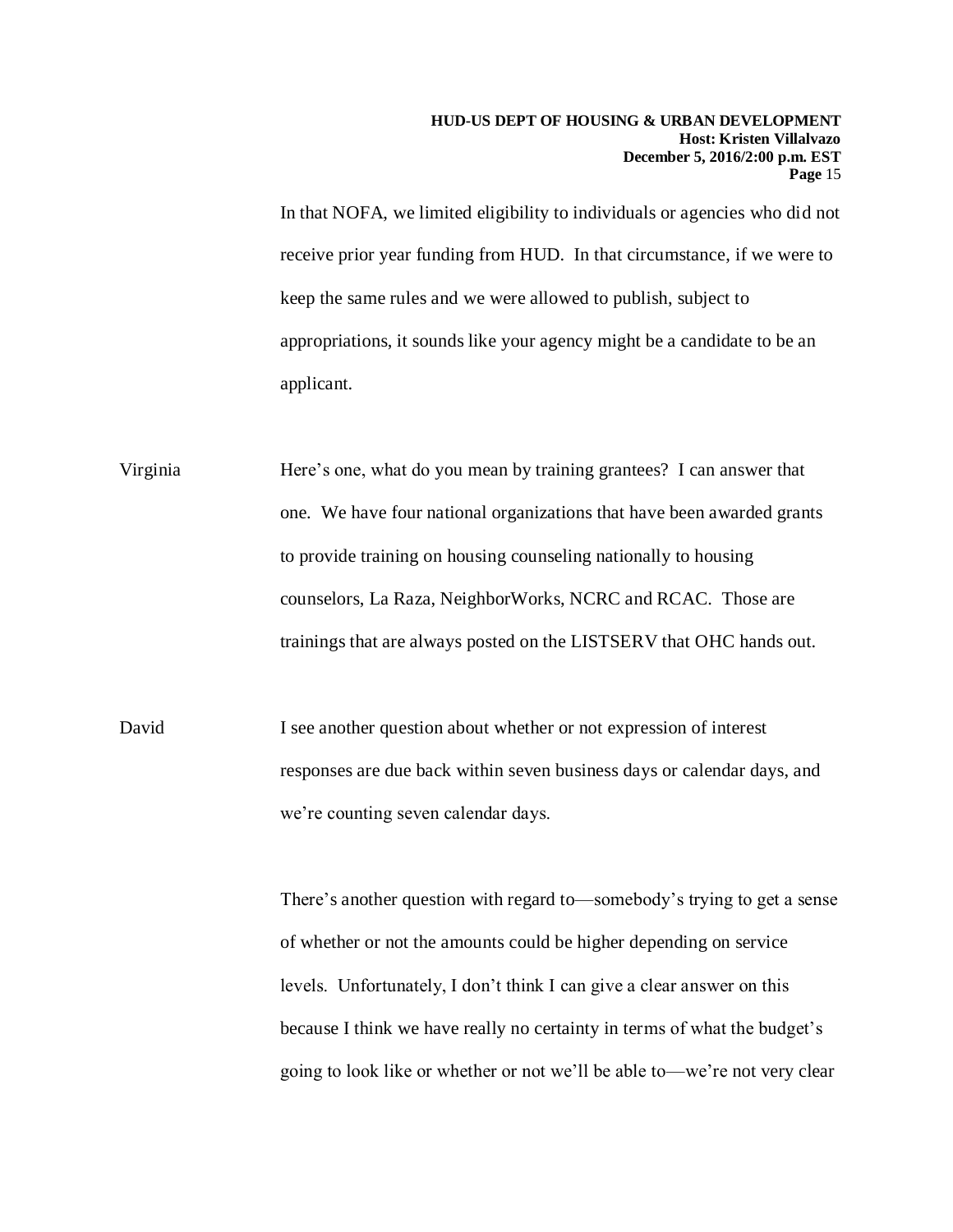on terms of that aspect of it. I'm sorry I can't provide a better answer for you.

If you have a new executive director, I just saw a question. The individual asks, what should we do if we have a new executive director? Who should we contact? You should contact your HUD point of contact, and you should make that change in the housing counseling system as well.

Someone asked, can these letters be emailed. In fact, that is our plan, for you to email these letters back to us. We'll be tracking them at the housing.counseling@hud.gov email address box, and rest assured that in your expression of interest letter, we will outline the process very clearly of both how you fill it out and who it should it be addressed to.

- Virginia You can always send your questions to housing.counseling@hud.gov. We have a customer service team that monitors those questions. They will get answered very quickly.
- David So, Judith asks, will we receive results of technical review prior to the expression of interest due date? If we find any issues in the technical review, you can expect that a member of OHC will reach out to you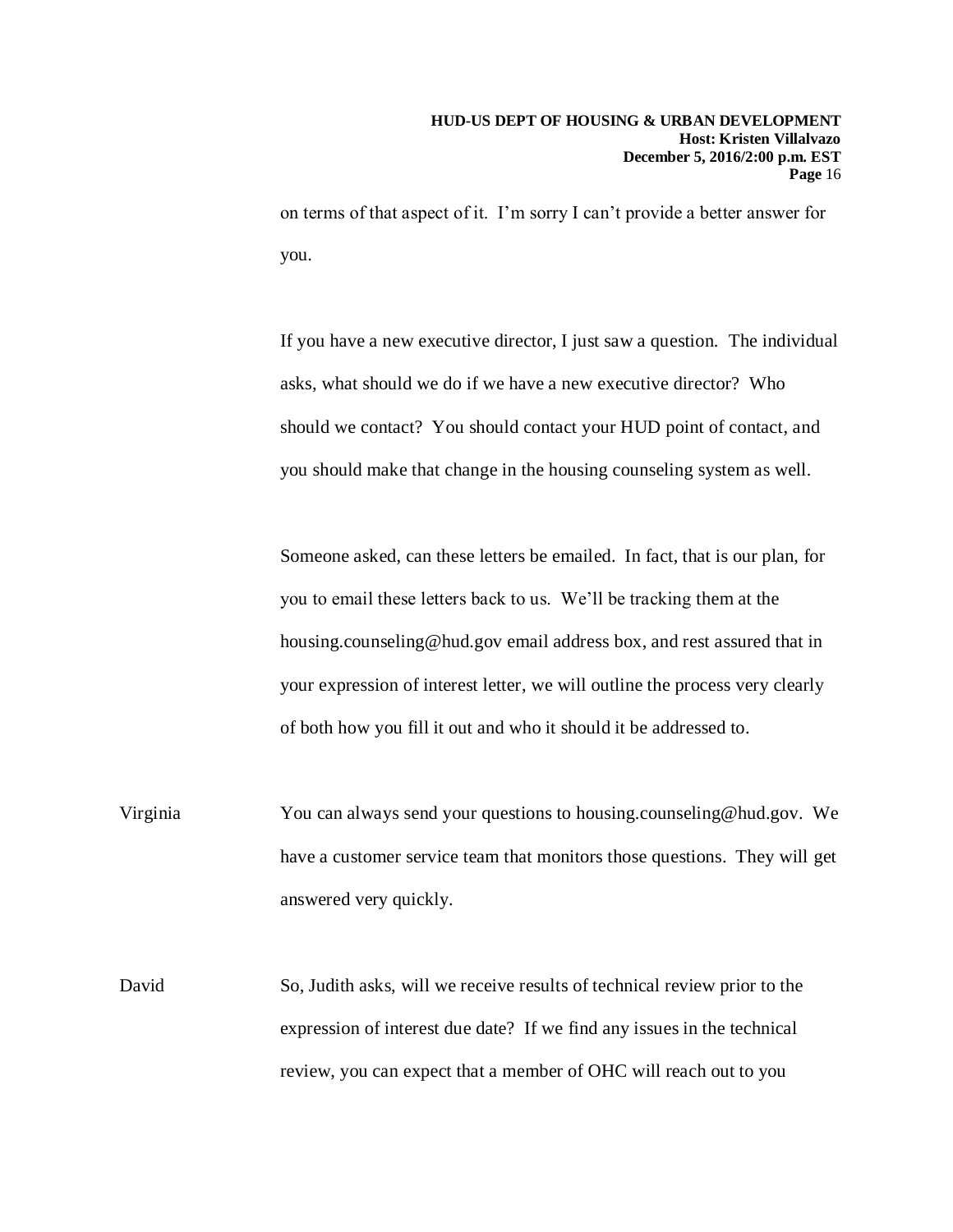individually to try to resolve that issue. That's how we've handled it in the past, on sort of an ad-hoc basis. You will be contacted by someone from the Office of Housing Counseling to resolve the issue, ultimately.

- Virginia Okay, here's one. We are new to applying to HUD. Since we did not receive money in 2016, how would we get a letter? You would not get a letter. In this case you would have to wait until if and when there's a NOFA on the supplemental grant.
- David That's correct. Letters are limited again to those who received 2016 funds from HUD, from the Office of Housing Counseling for comprehensive housing counseling funds. If you did not receive FY16 funds, you will not be receiving a letter. However, contingent on appropriations, our plan is to publish a supplemental NOFA which will be limited to applicants who did not receive funds in FY16.
- Virginia Here's one, if you are currently undergoing an audit by Booth, is that the same technical review process that we're involved in? No, that's a separate activity.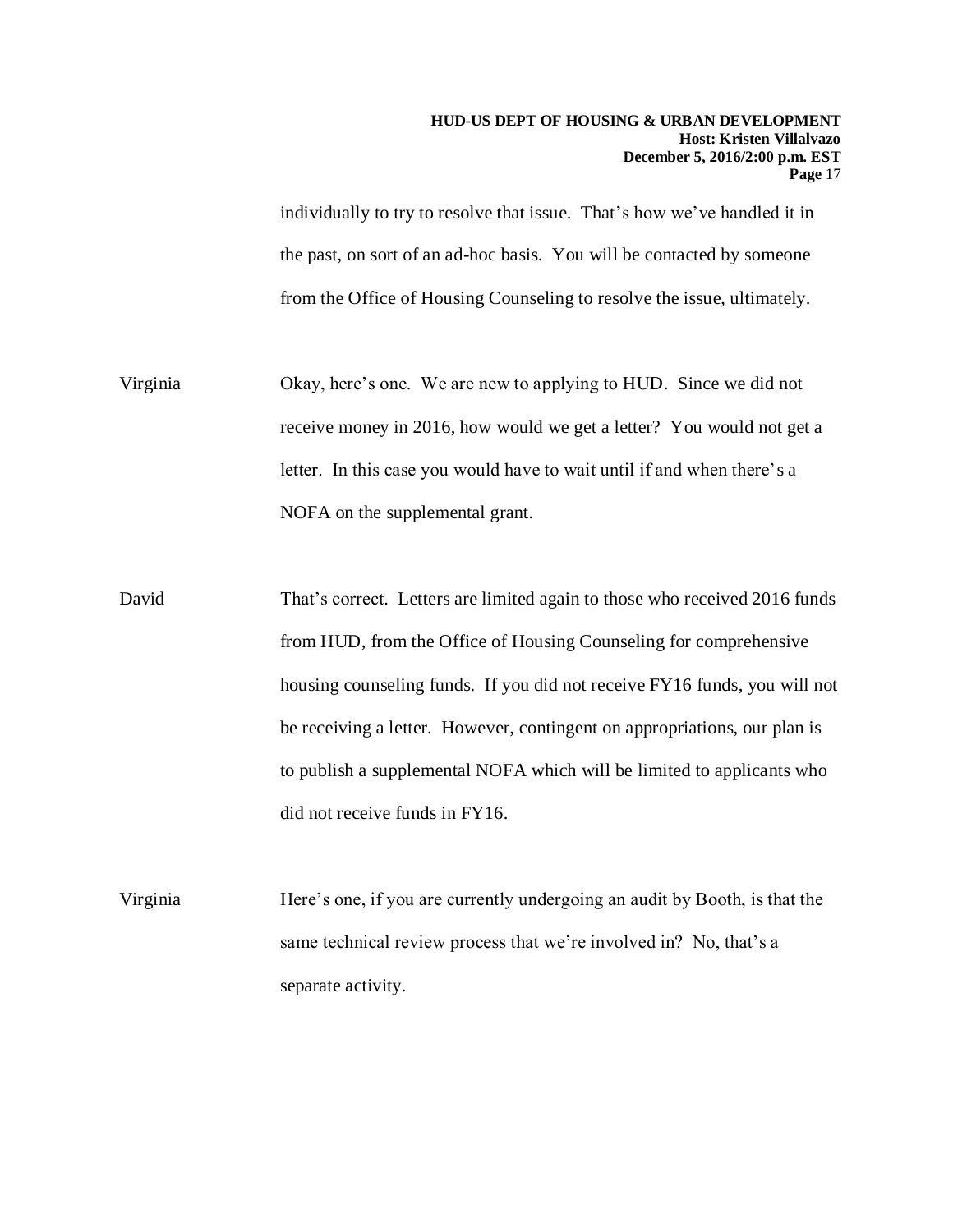David Someone asks to explain what a technical review is. There's a slide on here that outlines exactly what we'll be looking at. Again, we're looking to make sure you're registered in sams.gov, your DUNS number is correct, all of the things that are already outlined I think in section 1C1.

> Again, you can download a copy of this presentation using the app on the right-hand side. It will outline exactly for you what we're looking at the appropriate section of the NOFA if you'd like to go back. The part of the NOFA is actually called eligibility requirements. It'll tell you exactly what we're looking at, that's the rubric by which we judge eligibility.

Virginia Okay, and then there's one, can an agency receive a subaward through an affiliate as well as also apply or receive a direct grant? You have to be one or the other when the funds are actually awarded. You can't be both an affiliate and a direct recipient.

Tom, do we have any people that have called in?

Moderator We do have one question on the phone lines. We'll go to the line of Rudy Luan [ph]. Please go ahead.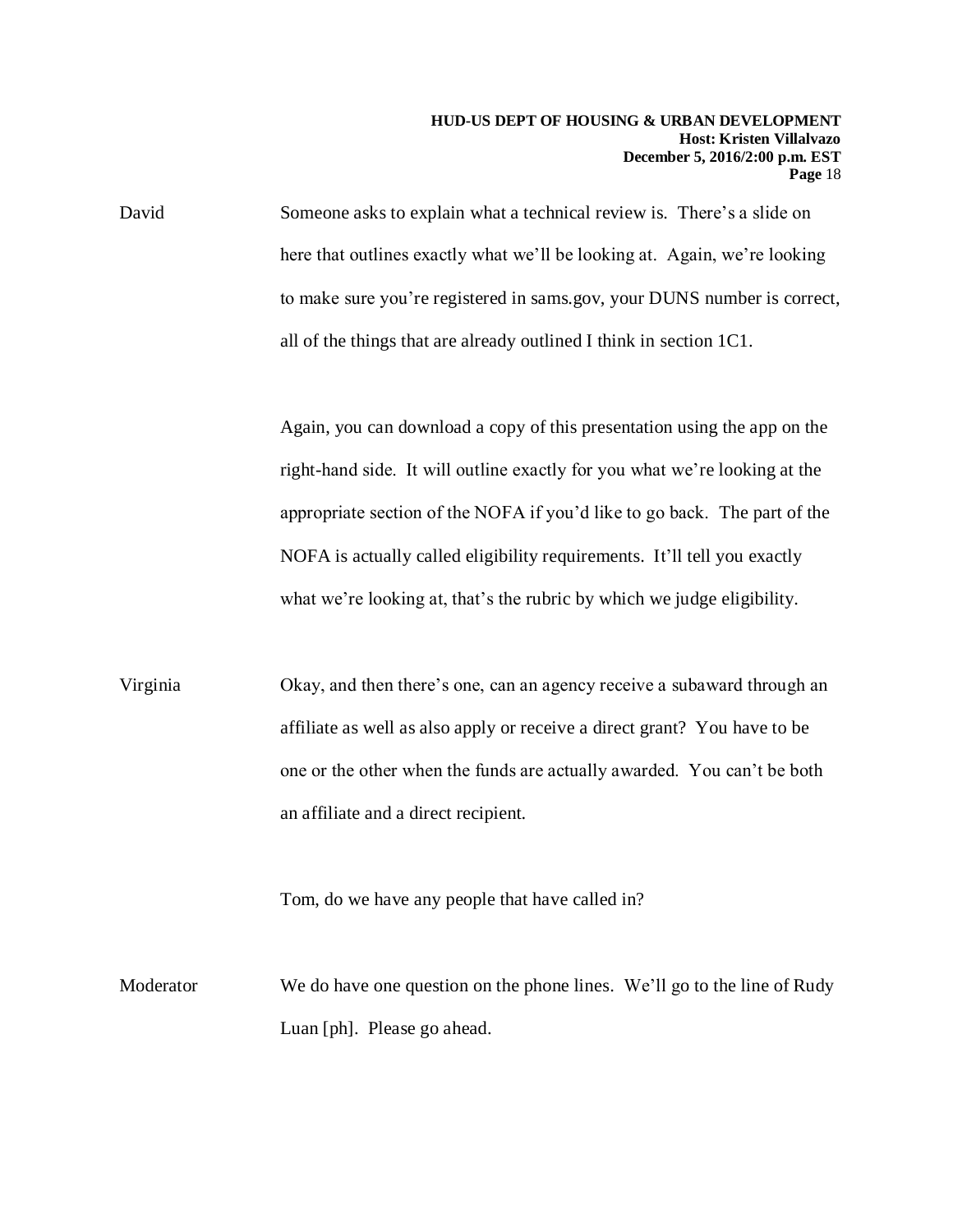Rudy Hello, yes, I have a question about, for those agencies that have been recently approved to provide housing counseling under HUD, where can we find information about applying for funding for 2017? I know that this call is mostly for those who received funding in 2016 and going into 2017, but now, for us, we haven't received any funding before, where can we find this information?

David Sure, thanks for your question. We're limited in terms of what we can say about because of certainty and for legal reasons, but if you look at precedent, for people that came into the program similarly in your situation, we did a two-year NOFA in fiscal year '14 and '15. There were some that joined late in'14 perhaps and didn't get any of the '14 funding.

> What happened in that circumstance, which would be similar should we be able to publish a supplemental NOFA, is that those types of agencies that are in your position, were then able to apply for funds in that supplemental round.

Now, again, this is all contingent on funding and whether or not we're given the proper budget authority for us to publish a supplemental NOFA.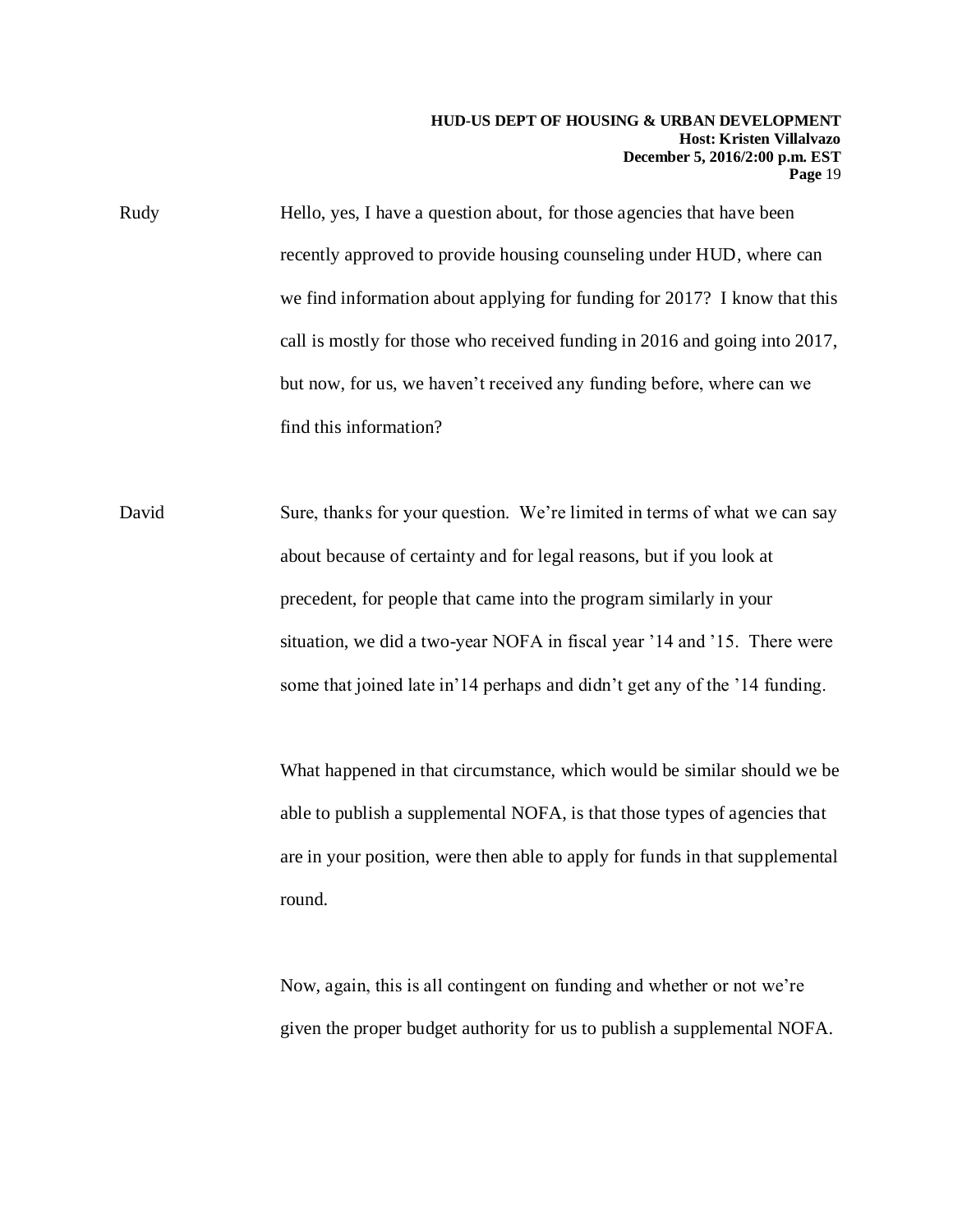That would be the opportunity for an agency like you to, like yours to apply for fiscal year '17 funding.

Again, if we didn't, if we weren't able to publish a fiscal year '17 supplemental, then you would have the opportunity, again, contingent on funding in fiscal year '18. The aim is that we publish a supplemental in '17, but that's uncertain on many levels.

Rudy And if you happen to publish a supplemental, when do you think will be the timeframe? April? June?

David I really can't speak to that yet. All I can say is that HUD is always preparing to. It is our intent to publish a supplemental NOFA, and there are a lot of external factors that we have no control over, so it's hard for us to say when we would do that. But we're certainly trying to put ourselves in a position if we can and if we're given the authority to allow for agencies like yours to access fiscal year '17 funds through a supplemental NOFA.

Rudy Okay, thank you.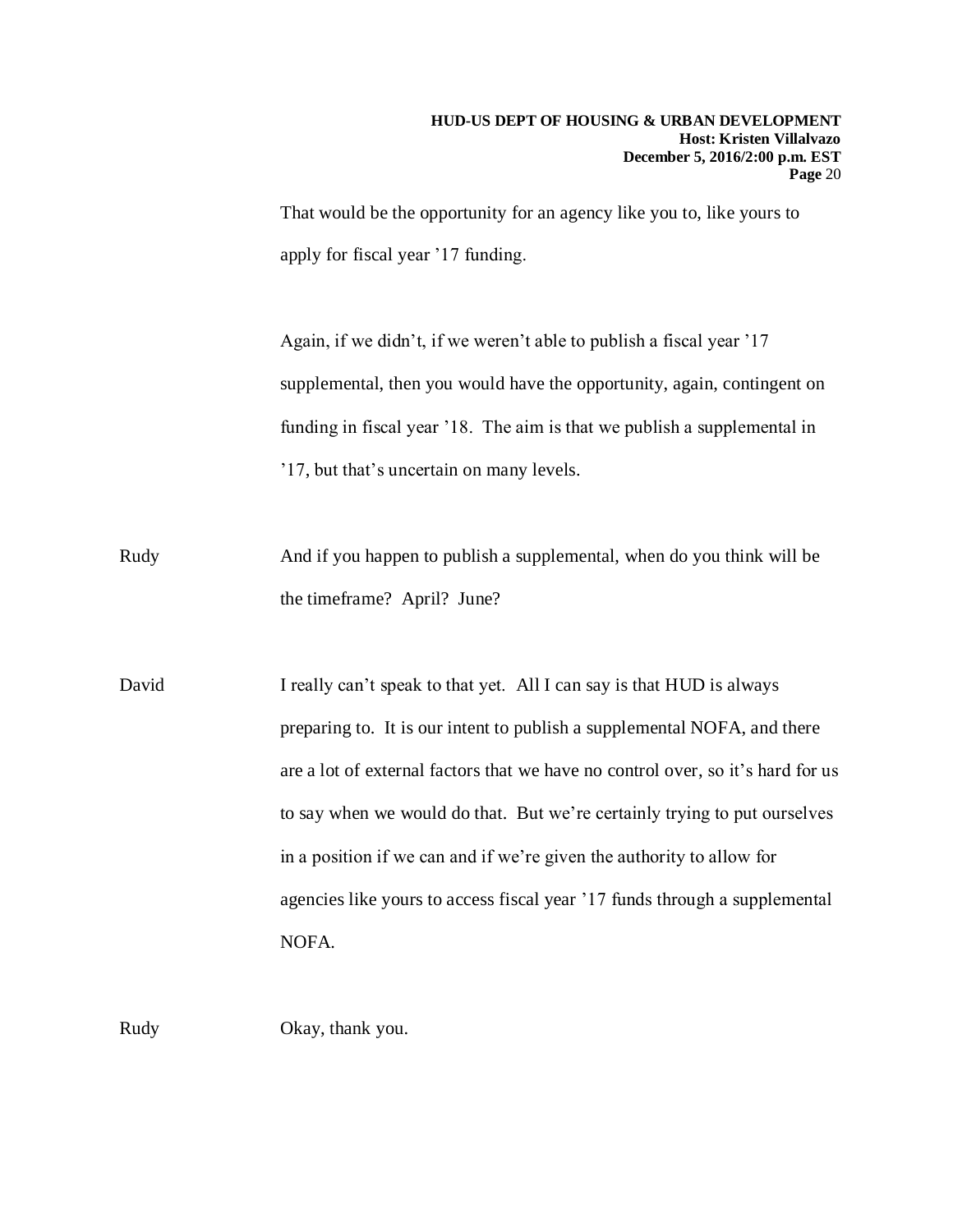Moderator **Our next question is from the line of Doris Beyers. Please go ahead.** 

Doris Yes, I am the Executive Director for the Multiracial Family Study Center, and we presented a proposal from, we worked on it from July to September, and at the time we had a HUD specialist working with us. There were two parts to this particular grant, you can see I'm new to this, but anyway there were two parts to this, and the first part we had to go through the threshold, and we made it through the threshold and we were asked to go to the city of Detroit for certification. At that point we were vandalized and most of our materials were lost, but we never heard again from our specialist, which was Ms. Brown at the time. We want to know how do we re-group and find out what happened to our proposal. We had requested \$2.2 million for house repairs in a selected target area that we had researched, and I never received a response after that, we didn't get the certification from the city of Detroit.

David Okay. Just to make clear, does this involve comprehensive housing counseling grant funds, did you apply for a Notice of Funding Availability for housing counseling funds? That's what this money is specifically allocated for, appropriate for, and so therefore that's the scope of what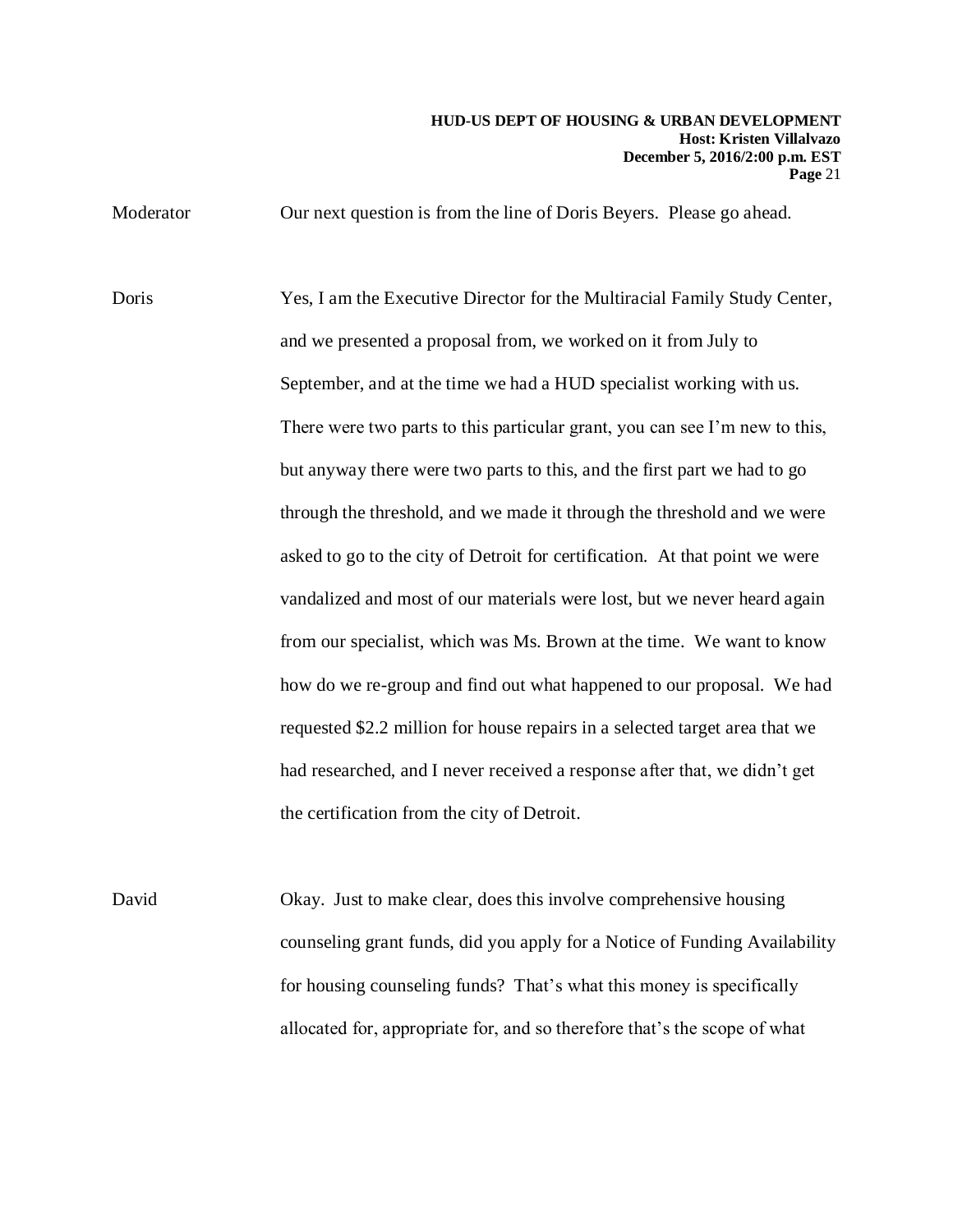we're talking about here. I'm just trying to get a sense of whether or not this involves our grant funds or some other HUD program.

Doris Well, I'm sure this is not directly related to that, but I'm asking a question. Now, the counseling program did receive all of the package to start that counseling program and we have been receiving those webinars and tuning into those webinars, and I did sign up for the funds for 2016, but I want to know exactly how this goes because we have lost touch with our specialist at HUD.

David Sure. And I'm sorry to hear that, so what I would suggest is to reach out to your HUD point of contact and make sure you communicate what the issue has been. And also if you feel it hasn't been resolved on that level, feel free to email housing.counseling@hud.gov, and somebody monitors that box constantly and will get that question to the appropriate individual. Make sure in your email you are specific in terms of what the issue is, who you spoke to before, and hopefully we'll be able to help point you in the right direction.

Doris Okay. Another thing, I was given an ID number. What does this ID number mean?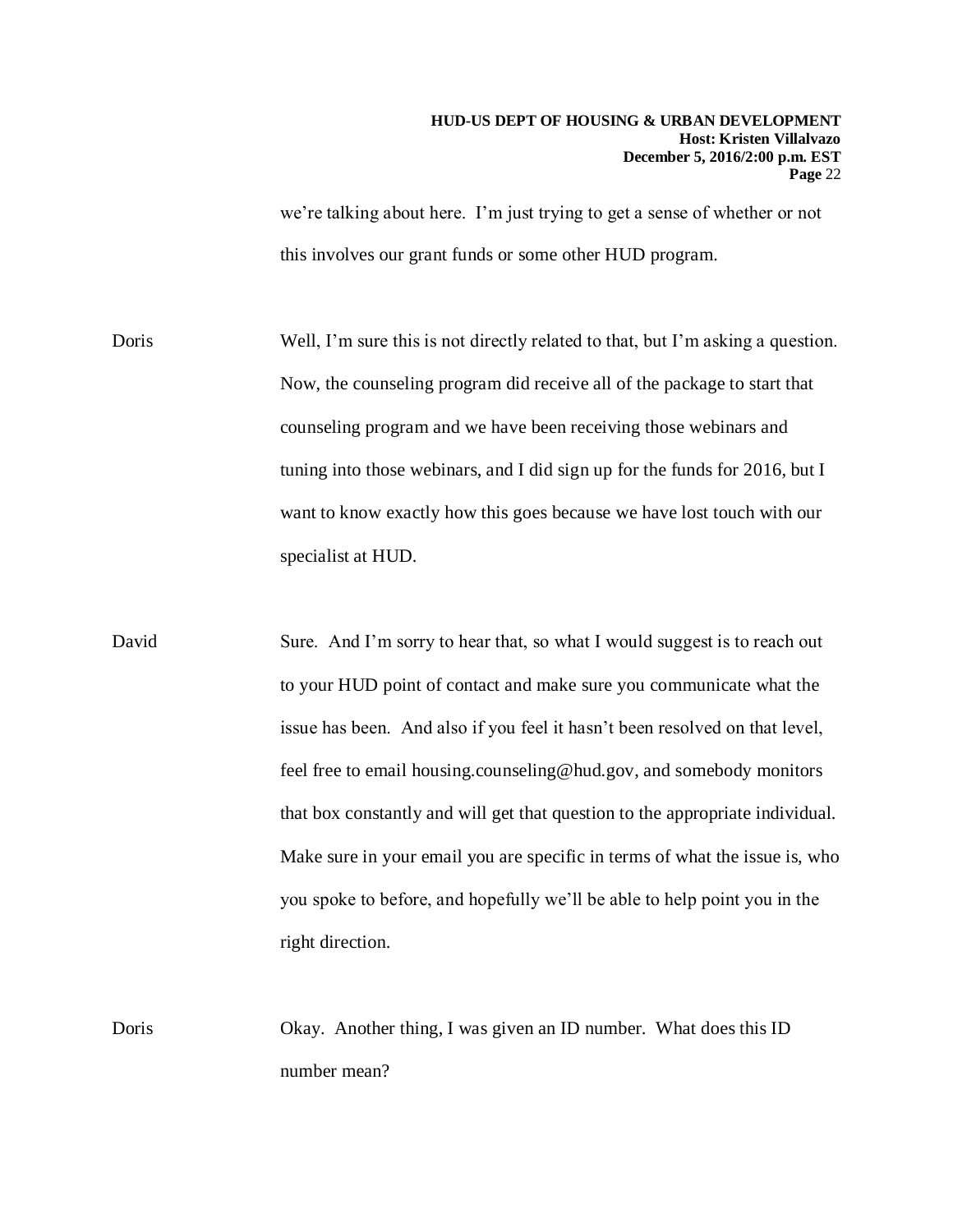| David | Ma'am, I'm not really sure. Are you talking about your housing<br>counseling ID number?                                                                                                                                                                                             |
|-------|-------------------------------------------------------------------------------------------------------------------------------------------------------------------------------------------------------------------------------------------------------------------------------------|
| Doris | This ID number was given to me when I received an email from<br>expression of interest letters. It gave me the access number, and I had an<br>ID number.                                                                                                                            |
| W     | That was probably just to register for this phone call.                                                                                                                                                                                                                             |
| Doris | Oh, okay.                                                                                                                                                                                                                                                                           |
| David | Right. I think so. So, again, just to wrap up, I think you should contact<br>your HUD POC, and if you're not getting anywhere with that feel free to<br>contact housing.counseling@hud.gov and I think we'll be able to resolve<br>your issue, or point you in the right direction. |
| Doris | Okay. How would I know whether we are receiving funds from 2016,<br>when we did sign up for?                                                                                                                                                                                        |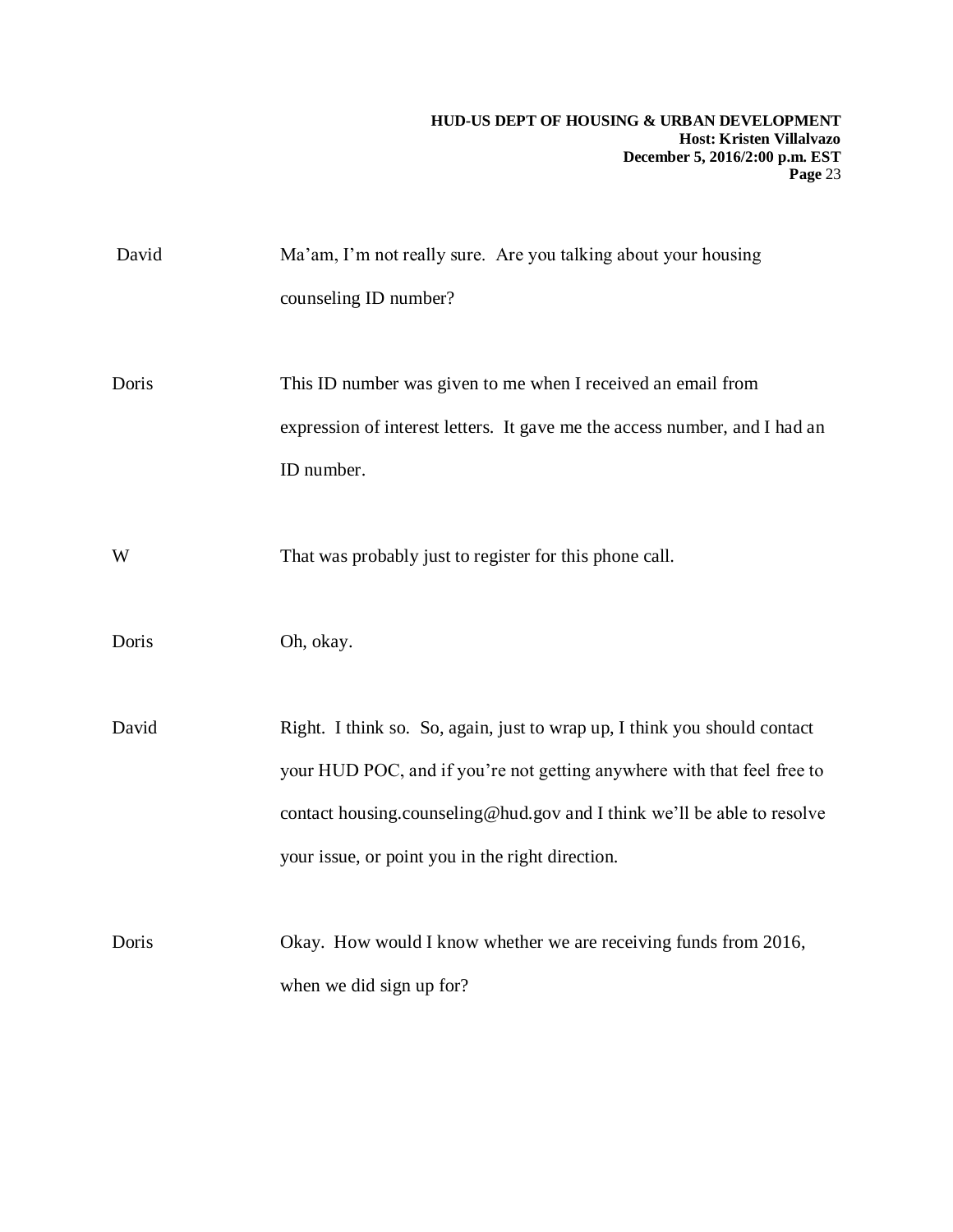| David | If you are receiving 2016 funds you would know by now because you          |
|-------|----------------------------------------------------------------------------|
|       | would have executed a grant, you would have gone through a grant           |
|       | execution process, and you'd have access to the LOCCS system, whereby      |
|       | you'd be making drawdown requests. And it doesn't sound to me like         |
|       | you've gone through that process, so to me I don't believe that you, and   |
|       | please correct me if I'm wrong, but I'm not sure you are a '16 grantee. Is |
|       | that right?                                                                |

Doris I'm not sure. But what I do want to know—

David Okay, ma'am. So, I think in the interest of time, I encourage you to please email housing.counseling and outline the issue, and we'll definitely get it resolved for you. We want to get to the bottom of it, but just in the interest of time and expediency let's move on to the next question, if you don't mind, ma'am.

Doris Okay.

David We'll definitely help you out because—

Doris Will you give me your name, please, sir.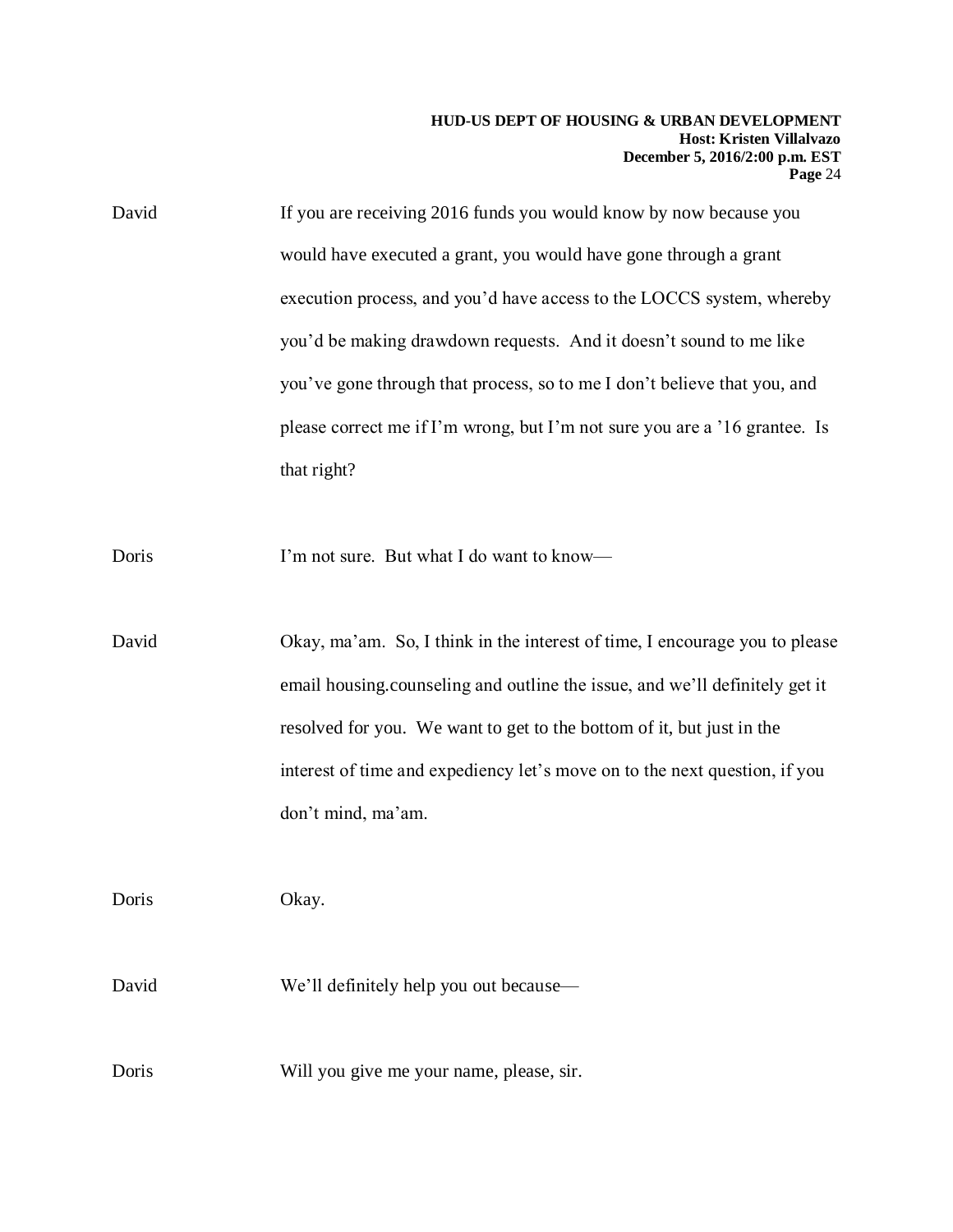| David | Yes, ma'am. My name is David Valdez.                                                                                                        |
|-------|---------------------------------------------------------------------------------------------------------------------------------------------|
| Doris | David?                                                                                                                                      |
| David | Yes. David Valdez, V-a-l-d-e-z.                                                                                                             |
| Doris | Okay. Thank you so much.                                                                                                                    |
| W     | One of the things that we need to point out on the supplemental NOFA is<br>that when it is published there will be a LISTSERV sent out with |
|       | directions of how to find it and how to apply, and we will also at that point                                                               |
|       | have at least one webinar to talk to you about doing that. So, you will                                                                     |
|       | have plenty of notice as to when that is available.                                                                                         |
| David | That's right. And if we do plan to issue the supplemental we'll also                                                                        |
|       | accompany it at least a month in advance or so with an email just                                                                           |
|       | reminding you that you should register with sam.gov, and all of the things                                                                  |
|       | to get your ducks in a row to apply and to be in the position to use the                                                                    |
|       | grants.gov application portal. So, that will probably be a good indicator, if                                                               |
|       | you see that, that things are moving along.                                                                                                 |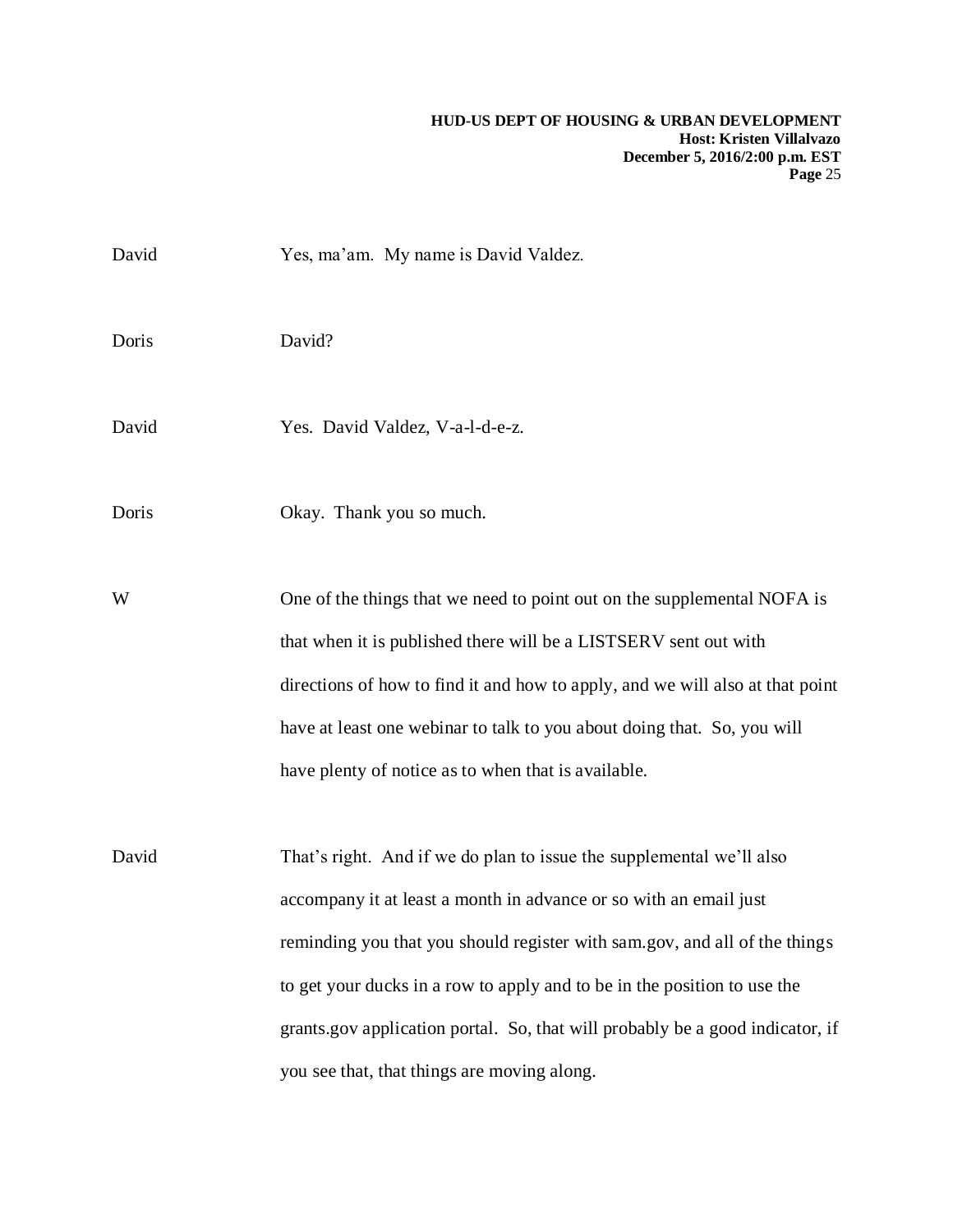| Moderator | Would you like to take a couple more questions?                                                                                                                                                                                                                                              |
|-----------|----------------------------------------------------------------------------------------------------------------------------------------------------------------------------------------------------------------------------------------------------------------------------------------------|
| W         | Sure.                                                                                                                                                                                                                                                                                        |
| Moderator | [Operator instructions]. We have a question from Carla Hanes. Please go<br>ahead.                                                                                                                                                                                                            |
| Erlene    | Hi. Can you hear me?                                                                                                                                                                                                                                                                         |
| David     | Yes, ma'am.                                                                                                                                                                                                                                                                                  |
| Erlene    | I'm not Carla, she had to step away, a client came in, and I'm Erlene. But<br>she wanted to know, we're currently receiving funding through an<br>intermediary, and we're in a rural area and we applied years before to<br>HUD directly, are we eligible to apply through HUD for this now? |
| David     | And when you say "for this," are you talking about a potential for '17<br>supplemental funding?                                                                                                                                                                                              |
| Erlene    | Yes.                                                                                                                                                                                                                                                                                         |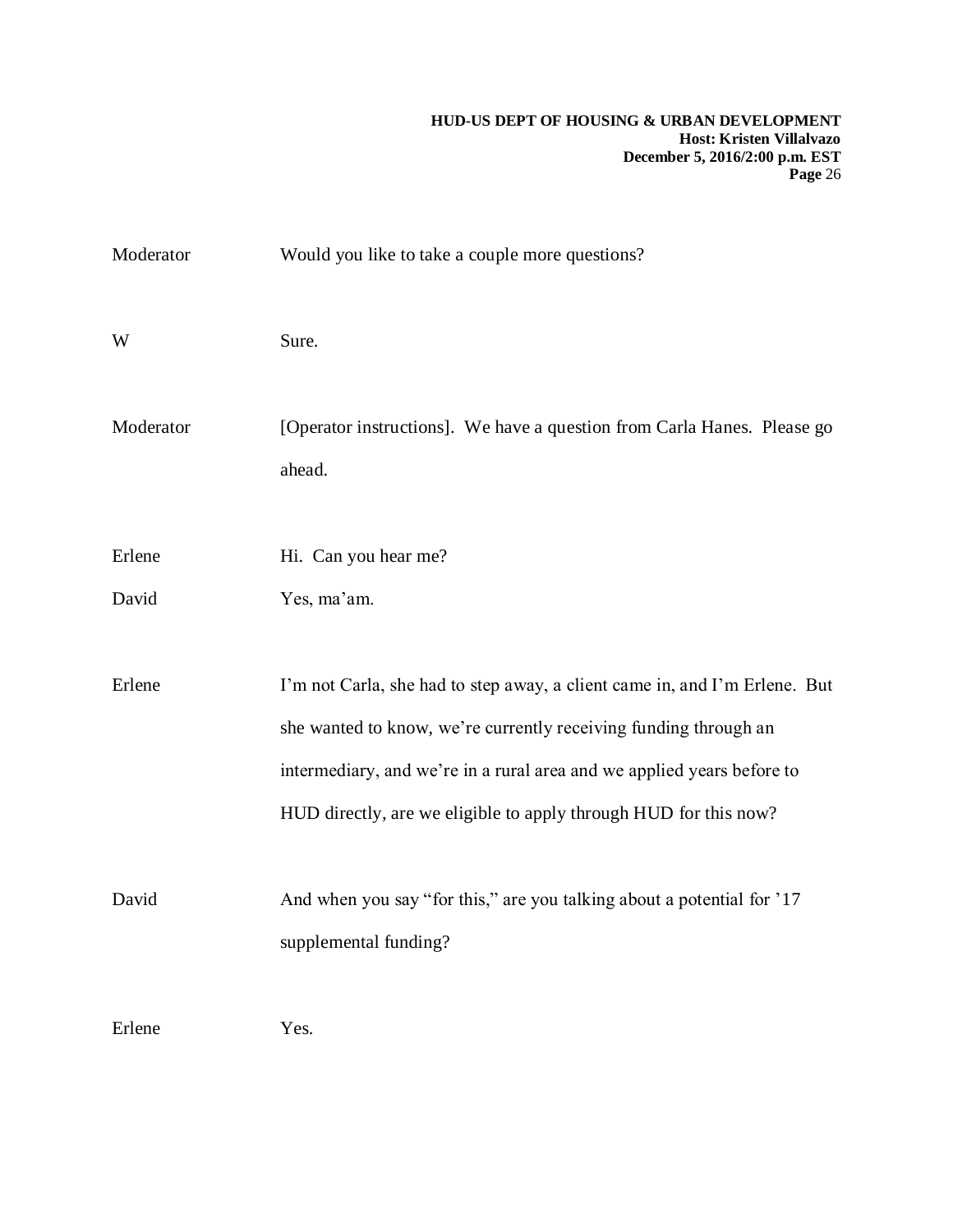David Okay. So, again, if you look at the past, in FY17 we issued a supplemental, and I think that might be a good guide to what HUD may do if we are given the opportunity to publish your supplemental NOFA, and in that case somebody in your position would not be able to receive funds if you already received '16 funds. So, just to clarify, you were a subgrantee in FY16, is that correct?

Erlene Correct.

David Alright. So, if we were looking at the way we did it before, your agency would not be eligible until the next round, which would be the fiscal year '18-'19 competition, just because you received prior year funds. Whether or not they were directly received or through sub-grantee status, the fact that you received previous year funds under precedent you would not be an eligible applicant.

Erlene For the supplemental. Okay.

David Right, for the supplemental.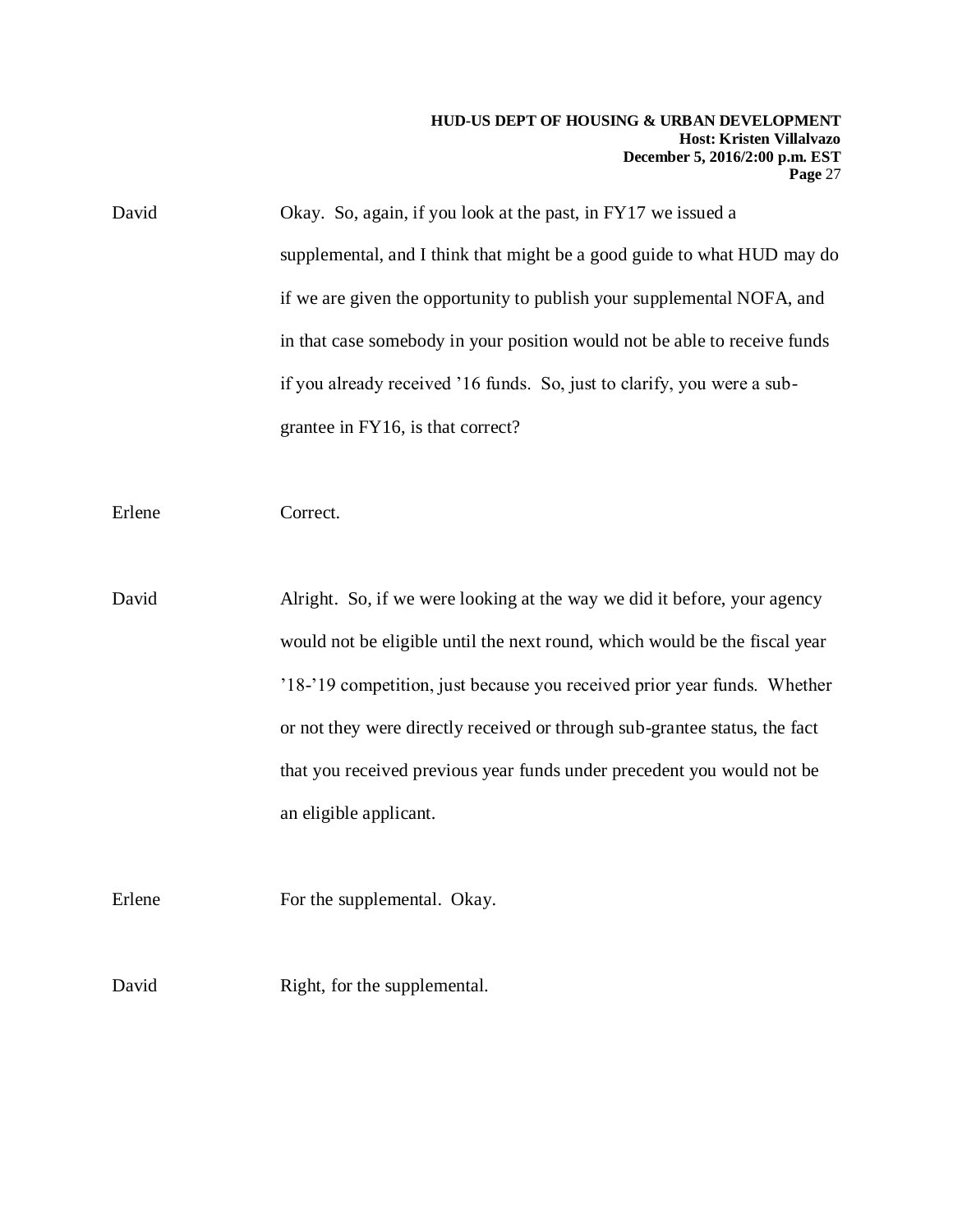| Erlene    | Okay. I think that was her only question, to see if we were eligible at this                                                                                                                                                                                                                                                                                                             |
|-----------|------------------------------------------------------------------------------------------------------------------------------------------------------------------------------------------------------------------------------------------------------------------------------------------------------------------------------------------------------------------------------------------|
|           | time. So, we would just have to wait until the '18-'19 cycle.                                                                                                                                                                                                                                                                                                                            |
| David     | Yes, ma'am.                                                                                                                                                                                                                                                                                                                                                                              |
| Erlene    | Okay. Thank you.                                                                                                                                                                                                                                                                                                                                                                         |
| David     | You're welcome.                                                                                                                                                                                                                                                                                                                                                                          |
| Moderator | Our next question comes from the line of Karen Hoskins. Your line is<br>open.                                                                                                                                                                                                                                                                                                            |
| Karen     | Hi. Good afternoon. My question is, you mentioned that funds may be<br>awarded in multiple stages. When would you expect to know more<br>definitively if that's going to be the process that will have to be followed?                                                                                                                                                                   |
| David     | Truthfully, it depends on things like I've stated that are outside of our<br>control, like if and when Congress passes a full budget signed by the<br>president, the nature of continuing resolutions, internal deliberations<br>within the agency of whether or not to allow publication or release funds,<br>and these sort of things. So, it's hard to say, again, and I wish I had a |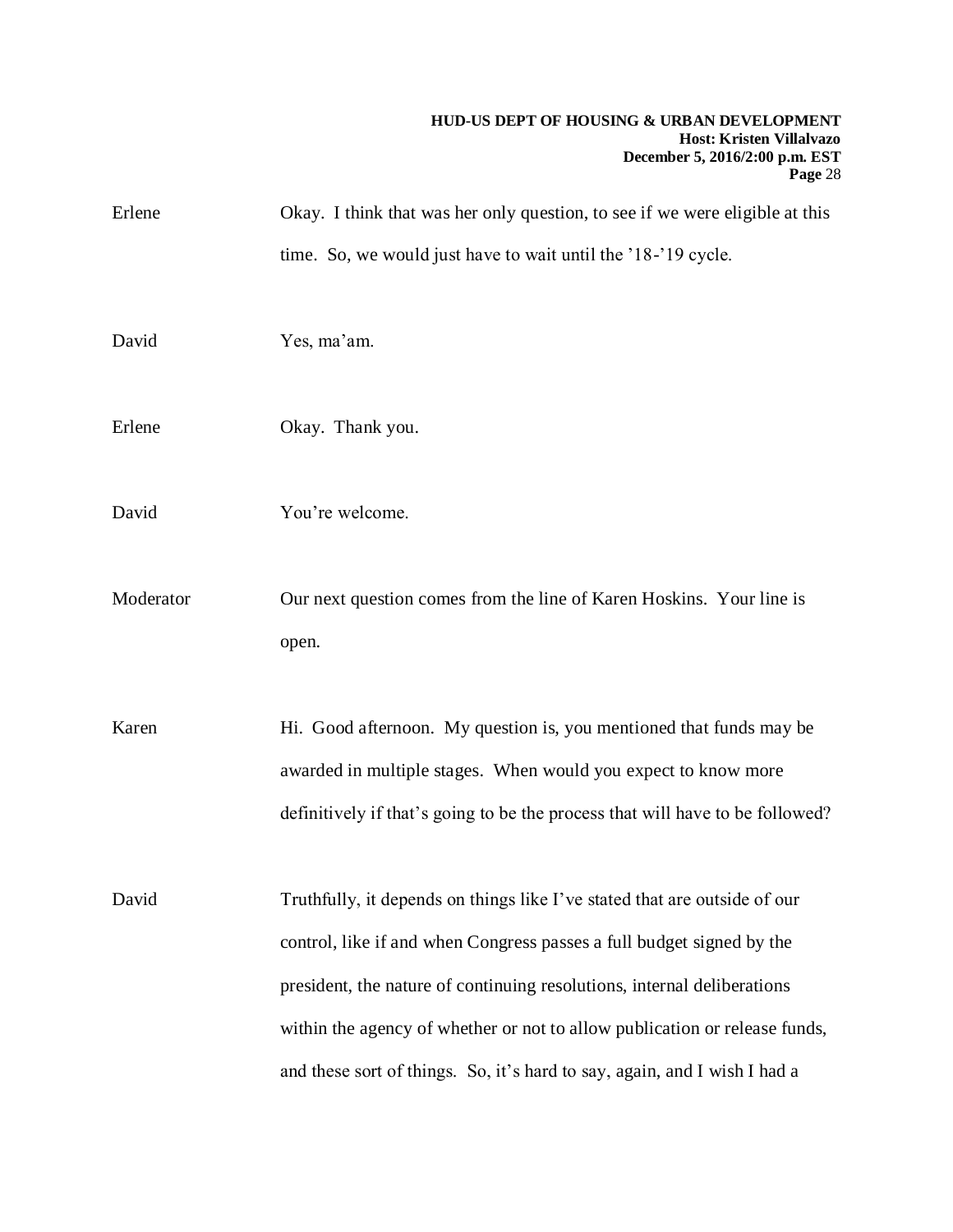better answer for you of when. I like timelines too, but here we just don't know and we're operating in a way where we're prepared to act either way, but a lot of this is just uncertain and out of our control.

Karen Okay. Thanks.

Moderator And next we'll go to the line of Henry Waite. [Operator instructions].

Henry Good morning. My question is related to the supplemental, understanding that the supplemental probably will be determined by the amount of appropriated funds and that those of us who receive funding under FY16 and FY17 would not be eligible. But if there are funds that exceed what would have been expected will those funds then be offered available to those of us who receive FY16 and FY17 funding, and if that does happen how would that come about, how would the competition for that happen, please? Thank you.

David If I understand you correctly, I think you received FY16 funds. Is that correct?

Henry That's correct.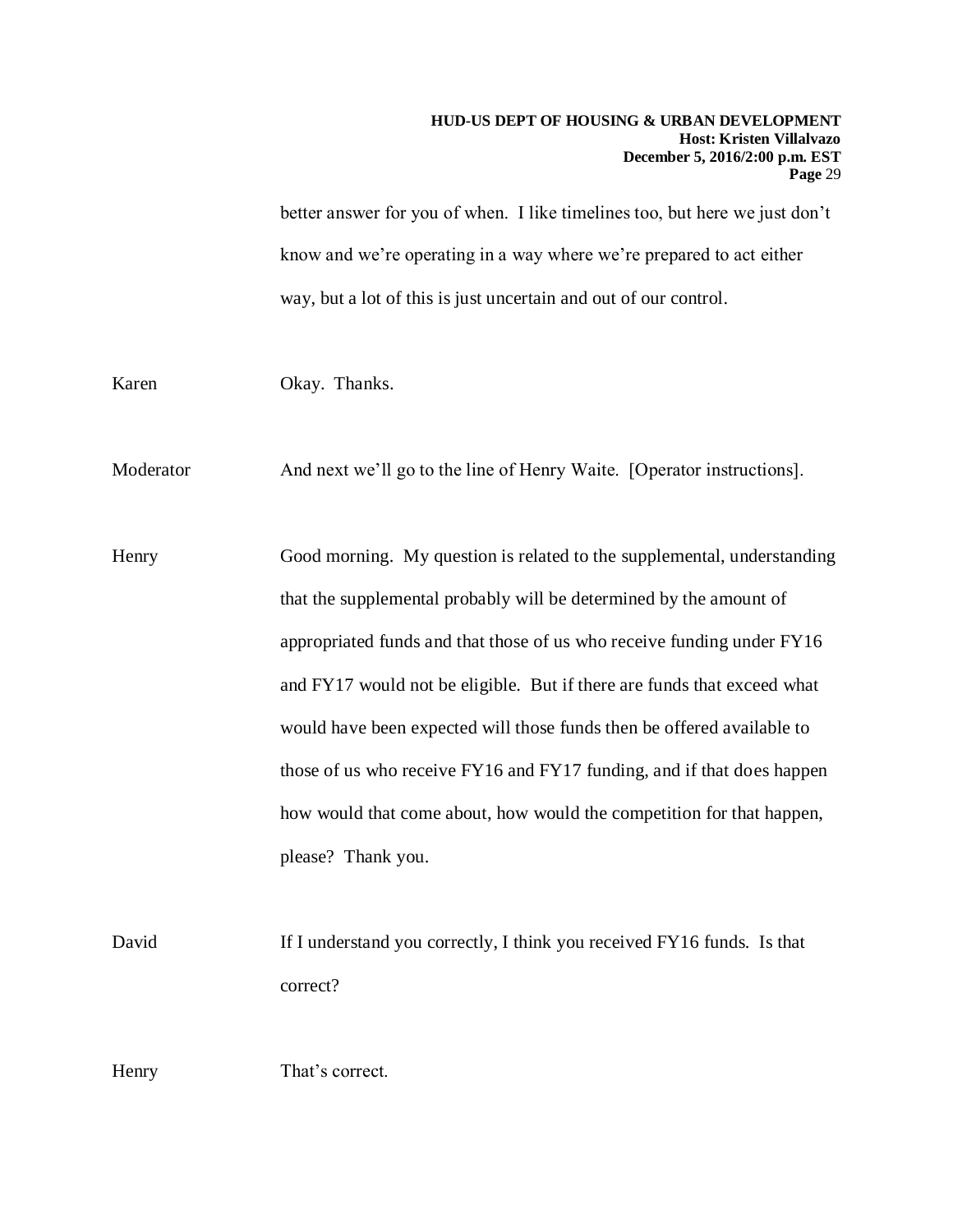David Okay. So, you would receive 17 funds through this Expression of Interest process, therefore, the supplemental, should we publish wouldn't be applicable to you at all. Your FY17 award would be evaluated using your 2016 score and the identical funding methodology. We would only be plugging in whatever our appropriation is to determine how much you would receive. So, in other words, we're using the same funding formula, we're using your old scores, and that's how we're determining how much funding you'll get this time around.

> And should there be any funding left over, as it was the case during the last time we had a supplemental and they made those awards, there was some money left over after that, and I know during that point in time what they did was they redistributed whatever was left in a second round of funding to the second year grantees. So, that's how it's handled. Our goal is to avoid that and to make it administratively as easy as possible on both our ends, both from the agency perspective and HUD's perspective, but sometimes because of things that are beyond our control we're not able to do so.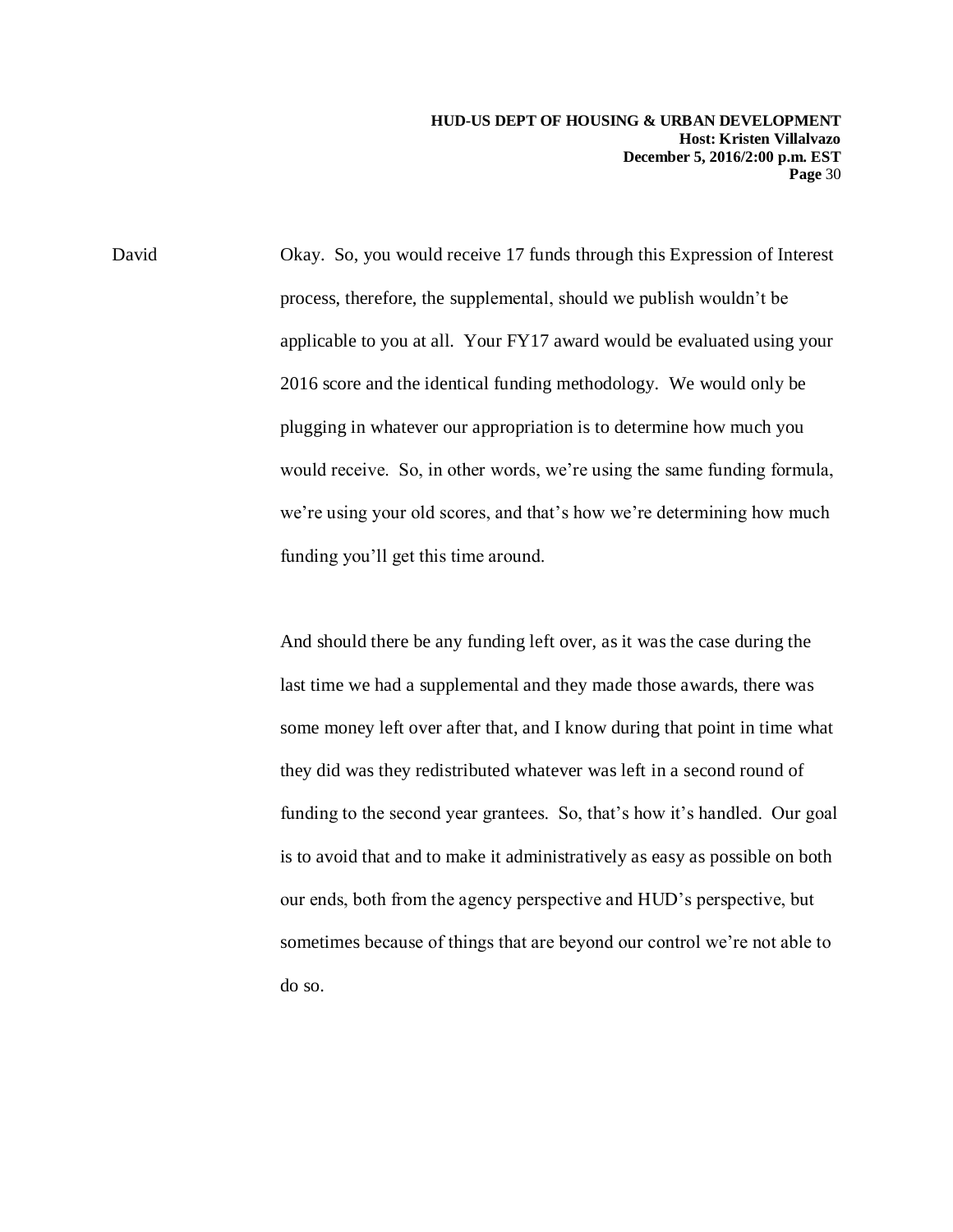But that's how we handled it last time. I think that's probably a good example of what we would do. We had a supplemental competition and there was money we set aside, there was money left over, and then we redistributed that money based on again the same scores and the same methodology, just dividing that number up amongst the prior year grantees. So, that's what would happen with your organization.

Henry Okay. Thank you very much. I appreciate it.

David You're welcome.

Moderator And our next question is from Tracy Monroe. Your line is open.

Tracy I wanted to make sure I'm clear on what I'm hearing. If we did not receive funds for fiscal year '16 we would not need to submit a Letter of Intent because we would not be eligible for fiscal year '17 funds?

David So, the first part is correct. You're not going to receive an expression of interest letter if you received FY16 funds from HUD.

Tracy We did not.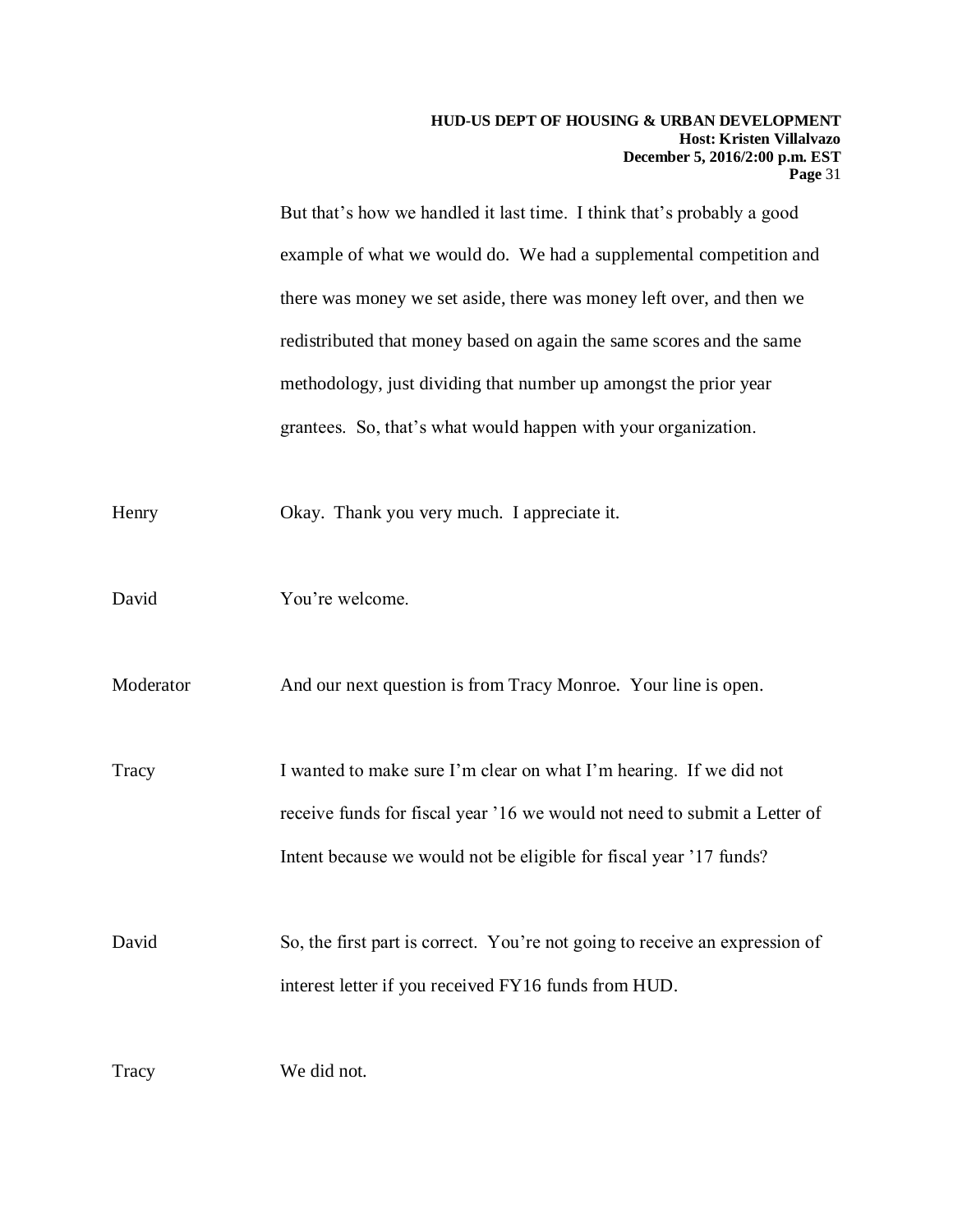David Okay. So, you did not receive FY16 funds from HUD and this applies to both whether you're a direct receiver of funds or whether you're a subgrantee, so in your case you're saying you did not. The only way then you would be eligible for FY17 funds would be if HUD were to publish a supplemental NOFA, which is what we've been talking about in terms of us preparing for it and the possibility of it, but just not quite knowing given this budget atmosphere. But it is our intent to publish a supplemental NOFA and agencies like yours, who did not receive FY16 comprehensive grant funds, would be eligible to receive FY17 funds under said supplemental NOFA should we publish.

Tracy Okay. Thank you.

David You're welcome.

Moderator There are no other participants queuing up on the phone lines at this time. [Operator instructions]. We do have one with an operator. One moment.

David If there's no questions queued up I'd like to address one that's been written in.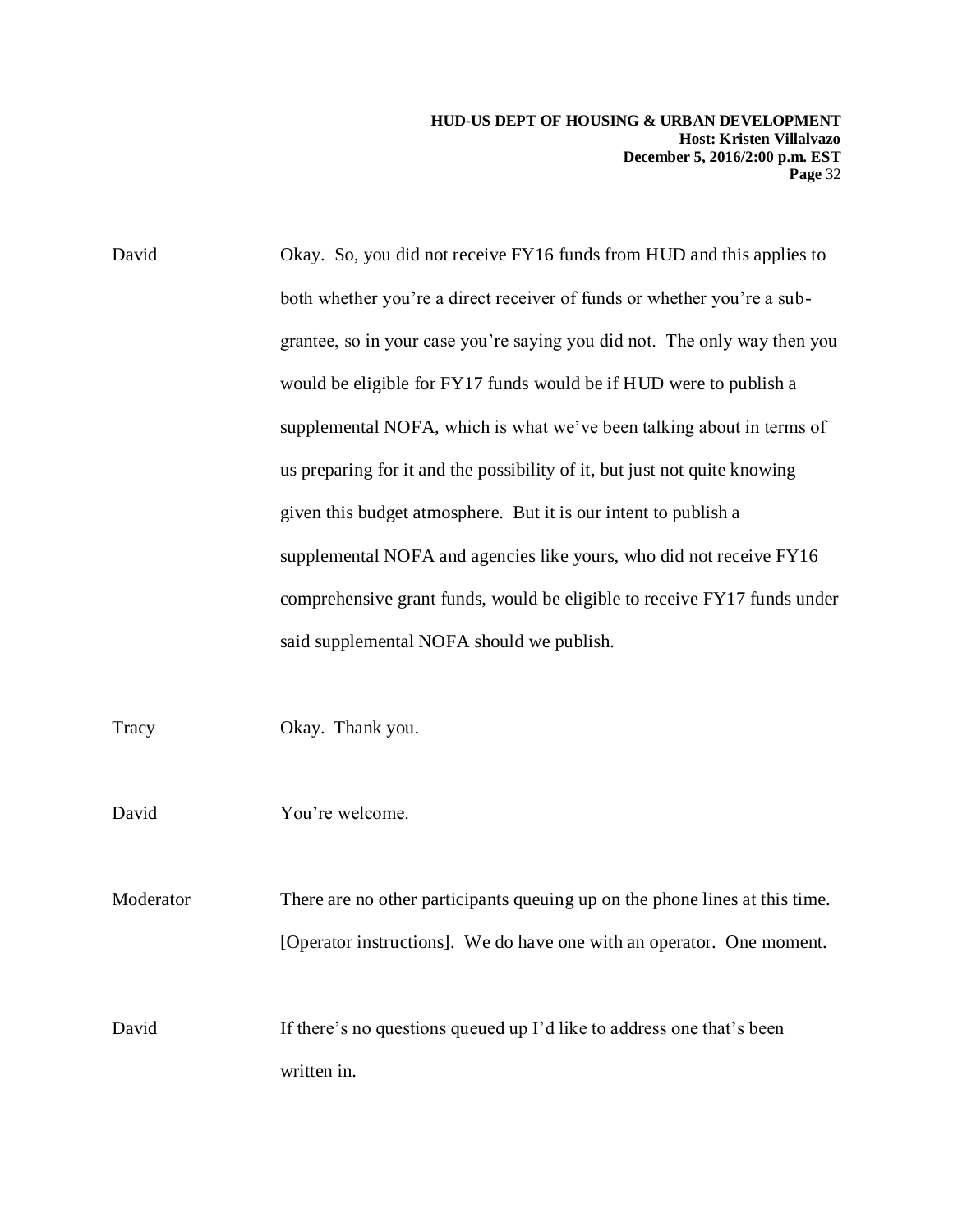Moderator **Do you want to take that one first?** We do have two queued up. David No, let's do the queued first. Moderator Okay. We have a question from Joyce Blanton. Your line is open. Joyce My question is similar to the questions that a lot of people are asking about the supplemental grant. My agency did submit an application through an intermediary, but not having heard anything I don't think we got the grant. So, I'm wondering if the supplemental grant becomes available is it possible to apply for it? David So, if you look at the, again, and I think in general it might be helpful to go on the HUD exchange and look at the FY15 supplemental NOFA as an example of what HUD might do and what our intentions might be. But for an agency like yours the key here is that should we have a supplemental NOFA we're going to be limiting eligibility to those who did not receive money from us in the previous year. So, it sounds like your agency did not receive money from HUD in the previous year, so therefore under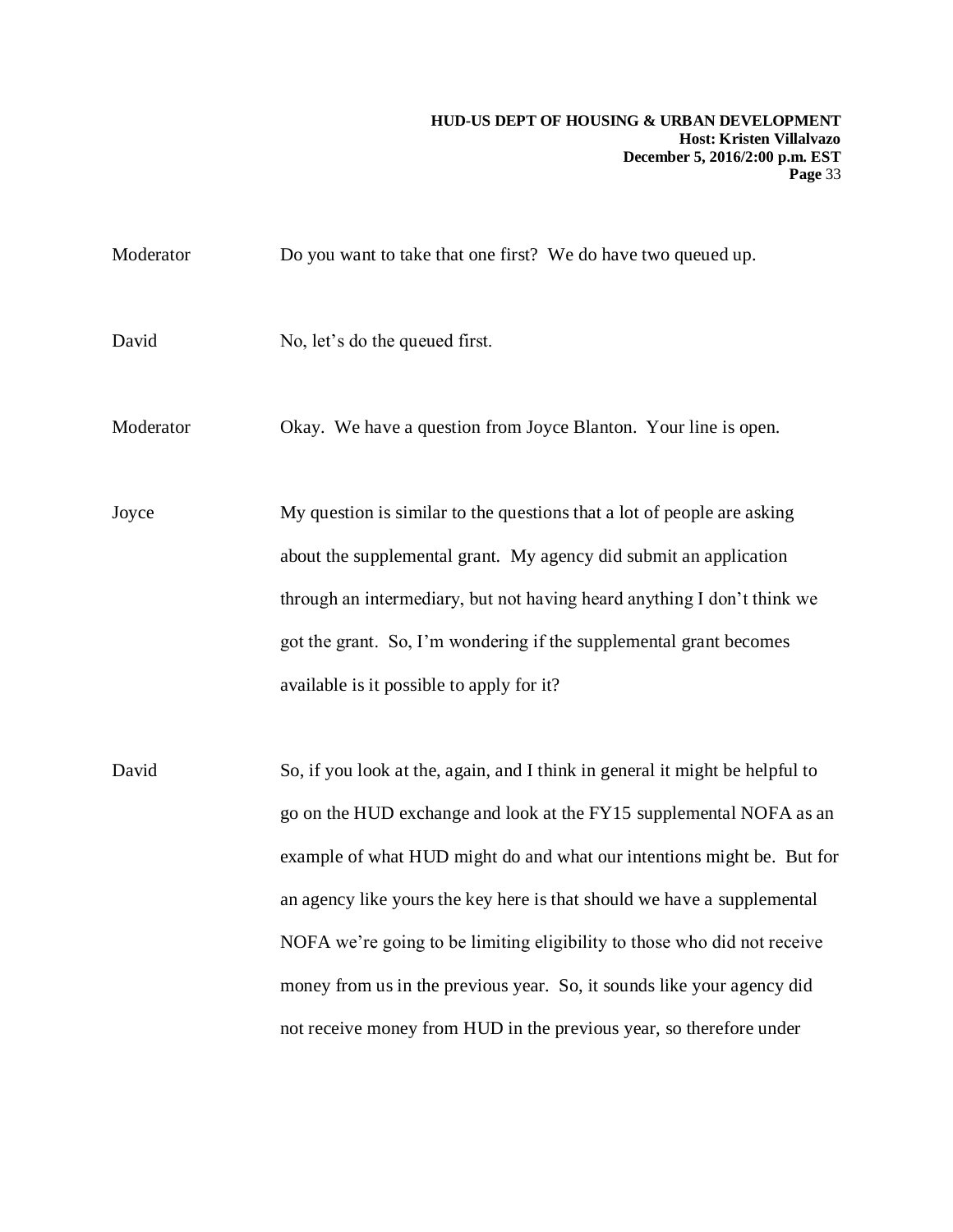those same requirements, should we keep them it sounds like your agency would be an eligible applicant.

Joyce Okay. Yes, that's what I wanted to confirm, because we haven't received anything in a year from HUD. Okay. Thank you.

David Thank you. And a reminder that you will again, should HUD issue any kind of, both in the expression of interest process but also should we issue a supplemental NOFA you'll receive notice posted through the LISTSERV, plus we're legally required to publish these things in the Federal Register, so there will be ample notification should this occur.

Joyce Okay. Thank you.

David Thank you.

Moderator The next question is from Tara Tillman. Your line is open.

Tara Thank you. We were wondering, what would the end date of the supplemental funds be? Do you know the timeline or the end date?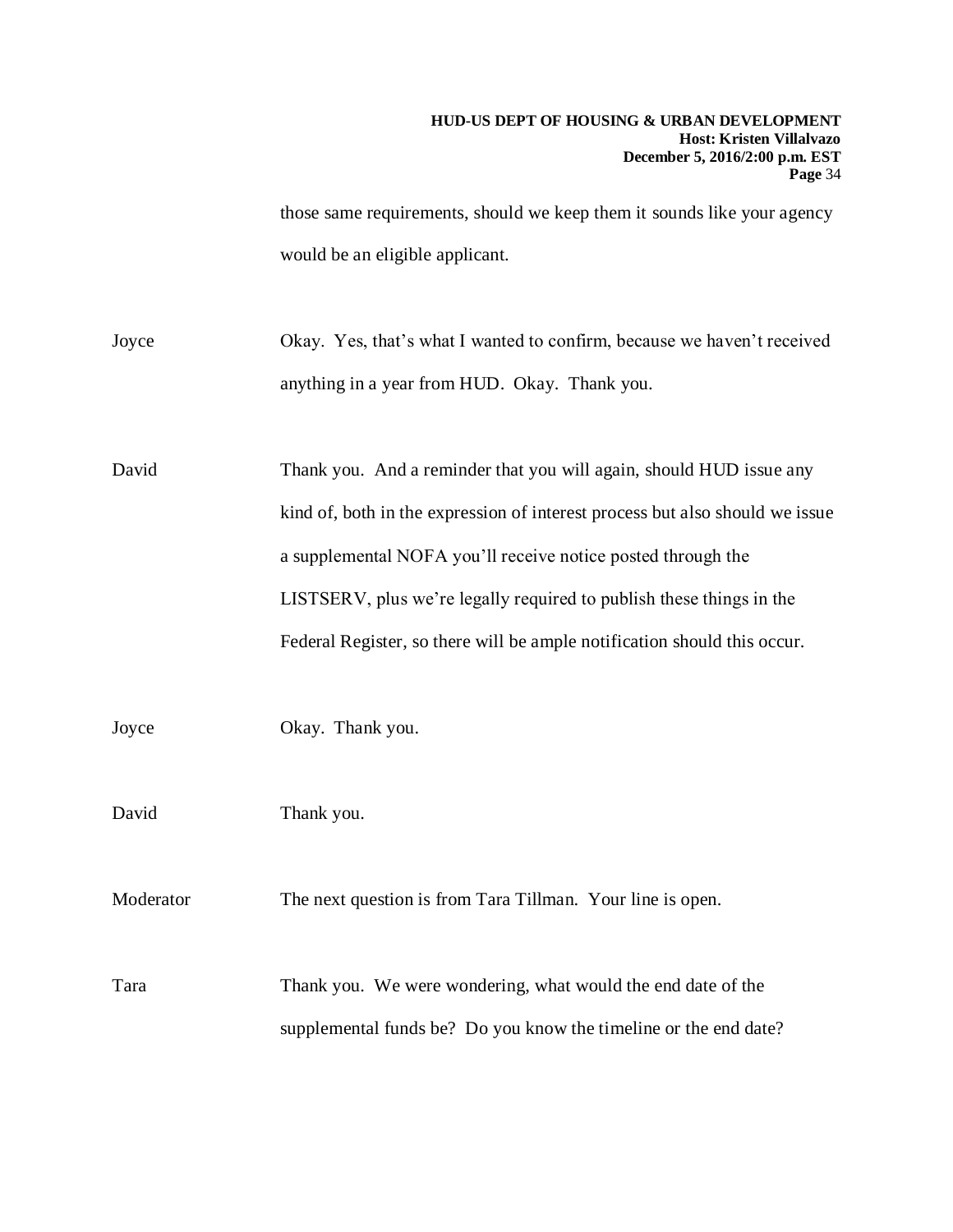| David     | Yes. So, we do it in 18 month period of performance going back to, so it                                                                        |
|-----------|-------------------------------------------------------------------------------------------------------------------------------------------------|
|           | would be October of 2016 to, I guess March of 2018.                                                                                             |
| Tara      | Great. Thank you.                                                                                                                               |
| David     | Thank you.                                                                                                                                      |
| Moderator | Nobody else is queued up at this time.                                                                                                          |
| David     | Someone asked whether the technical reviews are limited to what's<br>outlined in the presentation, or is there going to be actual file reviews. |
|           | There are not going to be actual file reviews, although I would add a                                                                           |
|           | caveat that if you do have findings, this is something that is part of our                                                                      |
|           | technical review and we will be discussing this with your point of contact,                                                                     |
|           | maybe reaching out to your agency individually just to see where you're at                                                                      |
|           | in terms of resolving those findings. But if you really want to know what                                                                       |
|           | we're looking at, it's outlined in both the General section and our Program                                                                     |
|           | NOFA, both FY16, which are available on HUD exchange, if you don't                                                                              |
|           | have copies.                                                                                                                                    |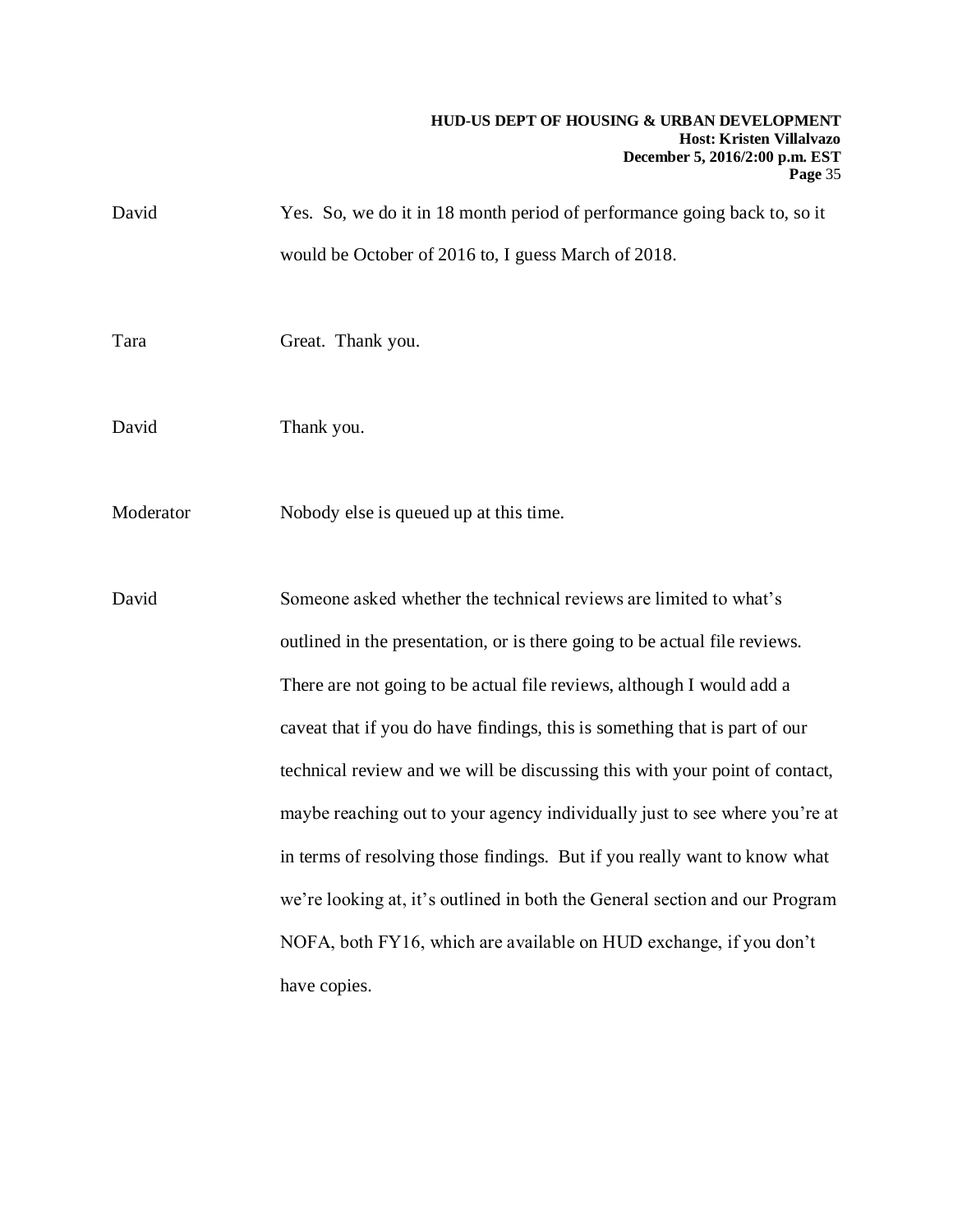And again, somebody asked: "If I'm a sub-grantee, will I receive an expression of interest letter?" You will not receive an expression of interest letter. Expression of interest letters will only be sent to direct grantees for fiscal year 2016. So, they will be completing it on your behalf if you are a sub-grantee, think about it that way.

And, yes, seven calendar days is correct. And this is in regards to the due date, so seven calendar days from the date that the letter is sent through email is when it will be due. And this will be also outlined in the expression of interest letter itself.

And, again, if you can think of any other questions after this, always feel free to reach out to us at housing.counseling@hud.gov. You can also visit our new HUD exchange site. It's really nice, if you haven't seen it yet, it's a big improvement on our old website. It's a nice, graphical user interface, very easy and intuitive to use, and it's organized very nicely by grants, and opportunities, and different things, and trainings, and so it's very easy to find what you're looking for.

And with that said, this will be archived on the HUD exchange as well within the coming days. And so you can always visit our HUD exchange